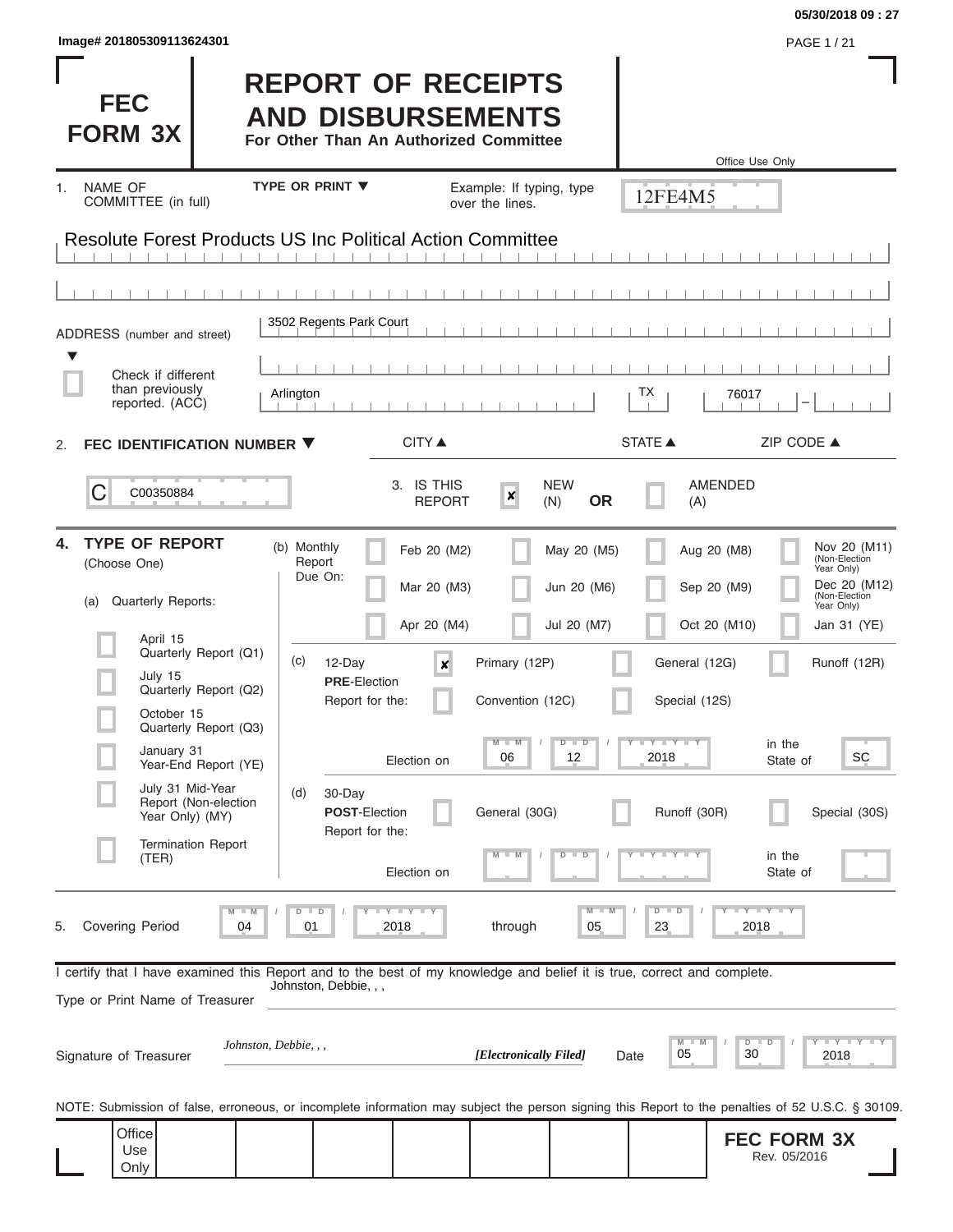✘

#### **SUMMARY PAGE OF RECEIPTS AND DISBURSEMENTS**

#### Resolute Forest Products US Inc Political Action Committee

|    | Image# 201805309113624302                                                                             |                                                      |                                                 |
|----|-------------------------------------------------------------------------------------------------------|------------------------------------------------------|-------------------------------------------------|
|    | FEC Form 3X (Rev. 05/2016)                                                                            | <b>SUMMARY PAGE</b><br>OF RECEIPTS AND DISBURSEMENTS | Page 2                                          |
|    | Write or Type Committee Name                                                                          |                                                      |                                                 |
|    | <b>Resolute Forest Products US Inc Political Action Committee</b>                                     |                                                      |                                                 |
|    | Report Covering the Period:<br>From:                                                                  | 01<br>2018<br>04<br>To:                              | D<br>23<br>2018<br>05                           |
|    |                                                                                                       | <b>COLUMN A</b><br><b>This Period</b>                | <b>COLUMN B</b><br><b>Calendar Year-to-Date</b> |
| 6. | Cash on Hand<br>(a)<br>$-Y - Y - IY$<br>January 1,<br>2018                                            |                                                      | 54960.61                                        |
|    | Cash on Hand at<br>(b)<br>Beginning of Reporting Period                                               | 54846.40                                             |                                                 |
|    | Total Receipts (from Line 19)<br>(c)                                                                  | 4966.69                                              | 19101.00                                        |
|    | Subtotal (add Lines 6(b) and<br>(d)<br>6(c) for Column A and Lines<br>$6(a)$ and $6(c)$ for Column B) | 59813.09                                             | 74061.61                                        |
| 7. | Total Disbursements (from Line 31)                                                                    | 13047.17                                             | 27295.69                                        |
| 8. | Cash on Hand at Close of<br><b>Reporting Period</b><br>(subtract Line $7$ from Line $6(d)$ )          | 46765.92                                             | 46765.92                                        |
| 9. | Debts and Obligations Owed TO<br>the Committee (Itemize all on<br>Schedule C and/or Schedule D)       | 0.00                                                 |                                                 |
|    | 10. Debts and Obligations Owed BY<br>the Committee (Itemize all on<br>Schedule C and/or Schedule D)   | т<br>0.00                                            |                                                 |

This committee has qualified as a multicandidate committee. (see FEC FORM 1M)

#### **For further information contact:**

Federal Election Commission 999 E Street, NW Washington, DC 20463

Toll Free 800-424-9530 Local 202-694-1100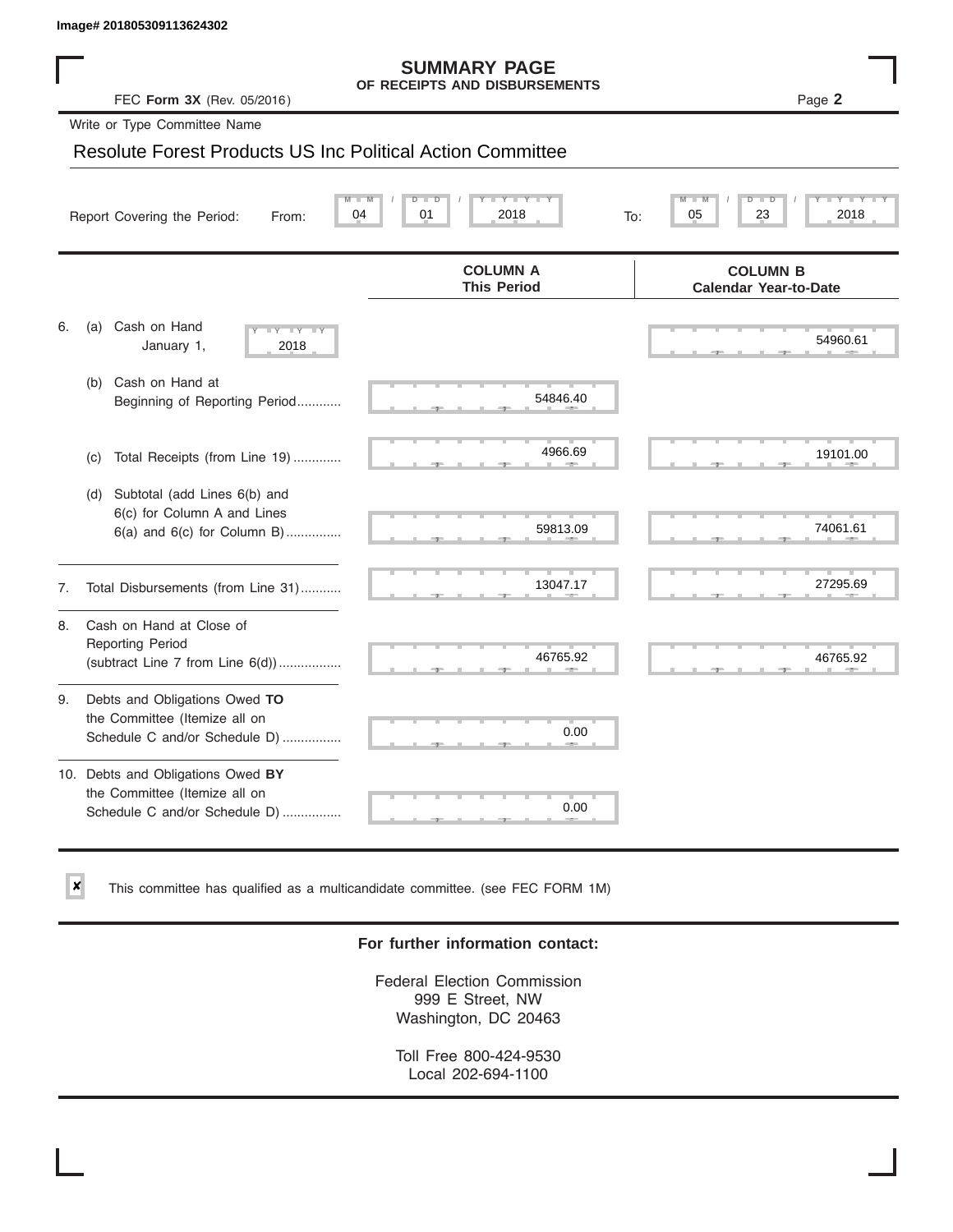#### **DETAILED SUMMARY PAGE**

#### Resolute Forest Products US Inc Political Action Committee

|                                                                           | <b>DETAILED SUMMARY PAGE</b>                            |                                                                 |
|---------------------------------------------------------------------------|---------------------------------------------------------|-----------------------------------------------------------------|
| FEC Form 3X (Rev. 05/2016)                                                | of Receipts                                             | Page 3                                                          |
| Write or Type Committee Name                                              |                                                         |                                                                 |
| <b>Resolute Forest Products US Inc Political Action Committee</b>         |                                                         |                                                                 |
| $M - M$<br>04<br>Report Covering the Period:<br>From:                     | $I - Y - I - Y - I - Y$<br>$D$ $D$<br>01<br>2018<br>To: | $T - Y = T - Y - T$<br>M<br>$D$ $\Box$<br>ъ<br>05<br>23<br>2018 |
| I. Receipts                                                               | <b>COLUMN A</b><br><b>Total This Period</b>             | <b>COLUMN B</b><br><b>Calendar Year-to-Date</b>                 |
| 11. Contributions (other than loans) From:                                |                                                         |                                                                 |
| Individuals/Persons Other<br>(a)                                          |                                                         |                                                                 |
| <b>Than Political Committees</b><br>(i) Itemized (use Schedule A)         | 2466.20                                                 | 4657.09                                                         |
|                                                                           |                                                         |                                                                 |
|                                                                           | 2500.49                                                 | 14443.91                                                        |
| (iii) TOTAL (add                                                          |                                                         | 19101.00                                                        |
| Lines $11(a)(i)$ and $(ii)$                                               | 4966.69                                                 |                                                                 |
| Political Party Committees<br>(b)                                         | 0.00                                                    | 0.00                                                            |
| <b>Other Political Committees</b><br>(C)                                  |                                                         |                                                                 |
|                                                                           | 0.00                                                    | 0.00                                                            |
| Total Contributions (add Lines<br>(d)                                     |                                                         |                                                                 |
| $11(a)(iii)$ , (b), and (c)) (Carry<br>Totals to Line 33, page 5) ▶       | 4966.69                                                 | 19101.00                                                        |
| 12. Transfers From Affiliated/Other                                       |                                                         |                                                                 |
|                                                                           | 0.00                                                    | 0.00                                                            |
|                                                                           |                                                         |                                                                 |
|                                                                           | 0.00                                                    | 0.00                                                            |
|                                                                           | 0.00                                                    | 0.00                                                            |
| 14. Loan Repayments Received<br>15. Offsets To Operating Expenditures     |                                                         |                                                                 |
| (Refunds, Rebates, etc.)                                                  |                                                         |                                                                 |
| (Carry Totals to Line 37, page 5)                                         | 0.00                                                    | 0.00                                                            |
| 16. Refunds of Contributions Made                                         |                                                         |                                                                 |
| to Federal Candidates and Other                                           |                                                         |                                                                 |
| Political Committees<br>17. Other Federal Receipts                        | 0.00                                                    | 0.00                                                            |
|                                                                           | 0.00                                                    | 0.00                                                            |
| 18. Transfers from Non-Federal and Levin Funds                            |                                                         |                                                                 |
| (a) Non-Federal Account                                                   |                                                         |                                                                 |
|                                                                           | 0.00                                                    | 0.00                                                            |
|                                                                           |                                                         | 0.00                                                            |
| (b) Levin Funds (from Schedule H5)                                        | 0.00                                                    |                                                                 |
| (c) Total Transfers (add $18(a)$ and $18(b)$ )                            | 0.00                                                    | 0.00                                                            |
|                                                                           |                                                         |                                                                 |
| 19. Total Receipts (add Lines 11(d),<br>12, 13, 14, 15, 16, 17, and 18(c) | 4966.69                                                 | 19101.00                                                        |
|                                                                           |                                                         |                                                                 |
| 20. Total Federal Receipts                                                |                                                         |                                                                 |
| (subtract Line 18(c) from Line 19) ▶                                      | 4966.69                                                 | 19101.00                                                        |

 ▲ ▲ ▲ , , . ▲ ▲ ▲ , , .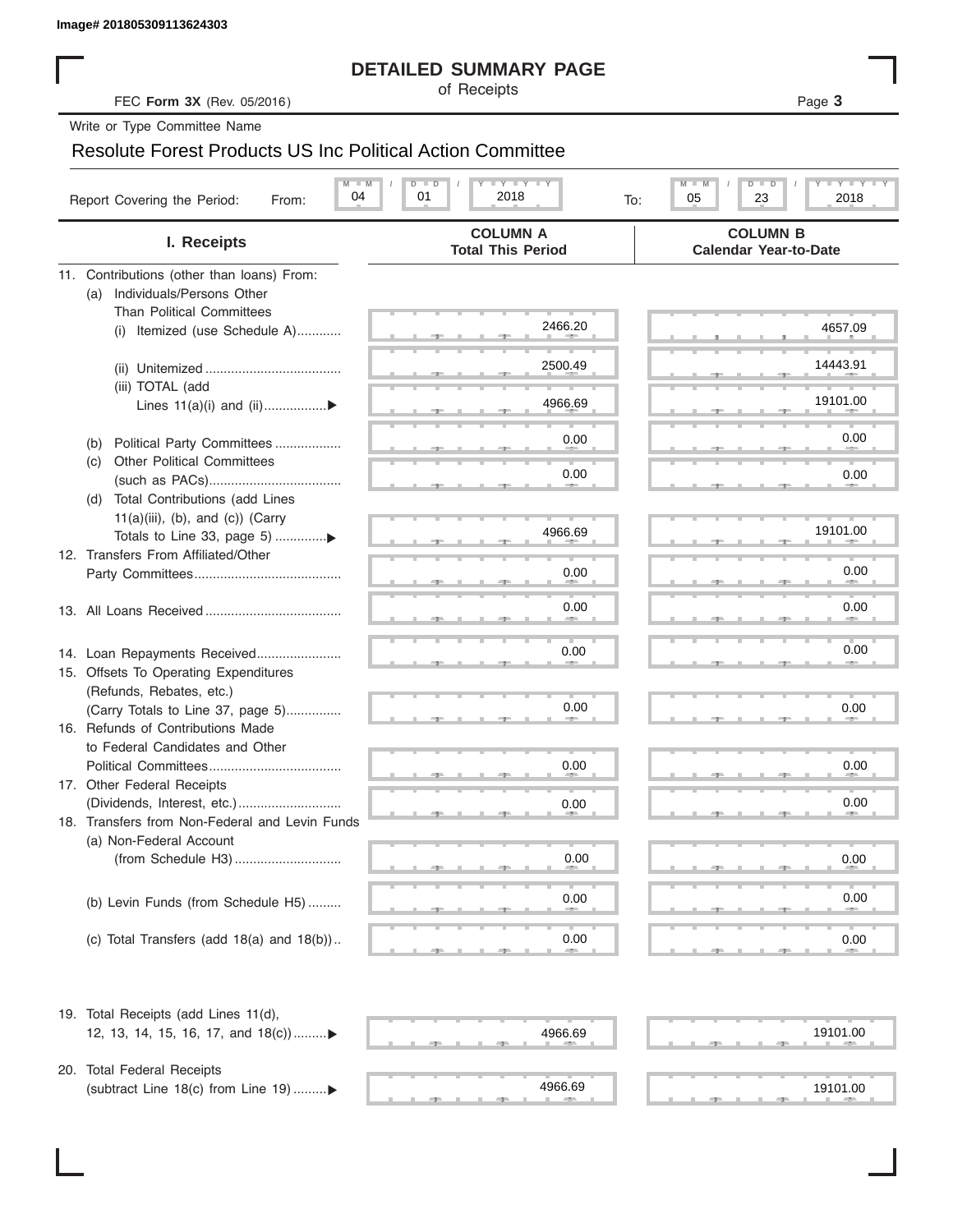I

#### **DETAILED SUMMARY PAGE**

of Disbursements

| FEC Form 3X (Rev. 05/2016)                                                                      | <b>COLUMN A</b>          | Page 4                                          |
|-------------------------------------------------------------------------------------------------|--------------------------|-------------------------------------------------|
| II. Disbursements                                                                               | <b>Total This Period</b> | <b>COLUMN B</b><br><b>Calendar Year-to-Date</b> |
| 21. Operating Expenditures:<br>(a) Allocated Federal/Non-Federal<br>Activity (from Schedule H4) |                          |                                                 |
| (i)                                                                                             | 0.00                     | 0.00                                            |
| Non-Federal Share<br>(ii)                                                                       | 0.00                     | 0.00                                            |
| (b) Other Federal Operating                                                                     | 47.17                    | 95.69                                           |
| <b>Total Operating Expenditures</b><br>(c)<br>(add 21(a)(i), (a)(ii), and (b))                  | 47.17                    | 95.69                                           |
| 22. Transfers to Affiliated/Other Party                                                         |                          |                                                 |
| 23. Contributions to                                                                            | 0.00<br>-                | 0.00<br><b>Allen</b>                            |
| Federal Candidates/Committees<br>and Other Political Committees<br>24. Independent Expenditures | 13000.00                 | 26200.00                                        |
| 25. Coordinated Party Expenditures                                                              | 0.00                     | 0.00                                            |
| $(52 \text{ U.S.C. }$ § 30116(d))                                                               | 0.00<br>an a             | 0.00                                            |
| 26. Loan Repayments Made                                                                        | 0.00                     | 0.00                                            |
|                                                                                                 | 0.00                     | 0.00                                            |
| 28. Refunds of Contributions To:<br>(a) Individuals/Persons Other                               |                          |                                                 |
| Than Political Committees                                                                       | 0.00                     | 0.00                                            |
| Political Party Committees<br>(b)<br><b>Other Political Committees</b><br>(c)                   | 0.00                     | 0.00                                            |
|                                                                                                 | 0.00                     | 0.00                                            |
| <b>Total Contribution Refunds</b><br>(d)<br>(add Lines 28(a), (b), and (c))                     | 0.00                     | 0.00                                            |
| 29. Other Disbursements (Including                                                              | 0.00                     | 1000.00                                         |
| 30. Federal Election Activity (52 U.S.C. § 30101(20))                                           |                          |                                                 |
| (a) Allocated Federal Election Activity<br>(from Schedule H6)                                   |                          |                                                 |
|                                                                                                 | 0.00                     | 0.00                                            |
|                                                                                                 | 0.00                     | 0.00                                            |
| Federal Election Activity Paid<br>(b)<br>Entirely With Federal Funds                            | 0.00                     | 0.00                                            |
| Total Federal Election Activity (add<br>(C)<br>Lines $30(a)(i)$ , $30(a)(ii)$ and $30(b))$      |                          |                                                 |
|                                                                                                 | 0.00                     | 0.00                                            |
| 31. Total Disbursements (add Lines 21(c), 22,<br>23, 24, 25, 26, 27, 28(d), 29 and 30(c))       |                          |                                                 |
|                                                                                                 | 13047.17                 | 27295.69                                        |
| 32. Total Federal Disbursements<br>(subtract Line 21(a)(ii) and Line 30(a)(ii)                  |                          |                                                 |
|                                                                                                 | 13047.17                 | 27295.69                                        |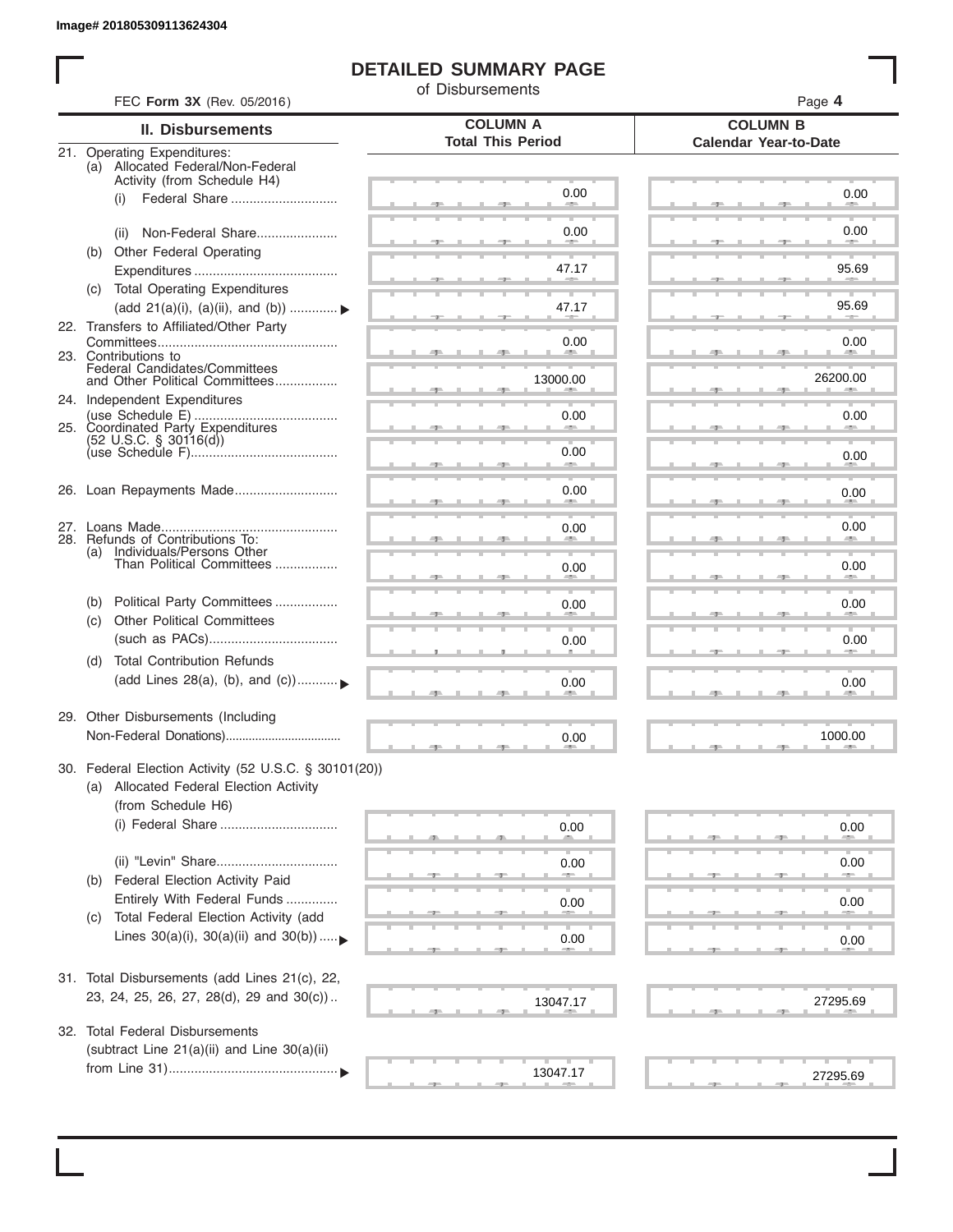I

#### **DETAILED SUMMARY PAGE**

of Disbursements

| III. Net Contributions/<br><b>Operating Expenditures</b>                       | <b>COLUMN A</b><br><b>Total This Period</b> | <b>COLUMN B</b><br><b>Calendar Year-to-Date</b> |
|--------------------------------------------------------------------------------|---------------------------------------------|-------------------------------------------------|
| Total Contributions (other than loans)<br>33.                                  | 4966.69                                     | 19101.00                                        |
| 34. Total Contribution Refunds                                                 | 0.00                                        | 0.00                                            |
| 35. Net Contributions (other than loans)<br>(subtract Line 34 from Line 33)    | 4966.69                                     | 19101.00                                        |
| 36. Total Federal Operating Expenditures<br>(add Line 21(a)(i) and Line 21(b)) | 47.17                                       | 95.69                                           |
| 37. Offsets to Operating Expenditures                                          | 0.00                                        | 0.00                                            |
| 38. Net Operating Expenditures                                                 | 47.17                                       | 95.69                                           |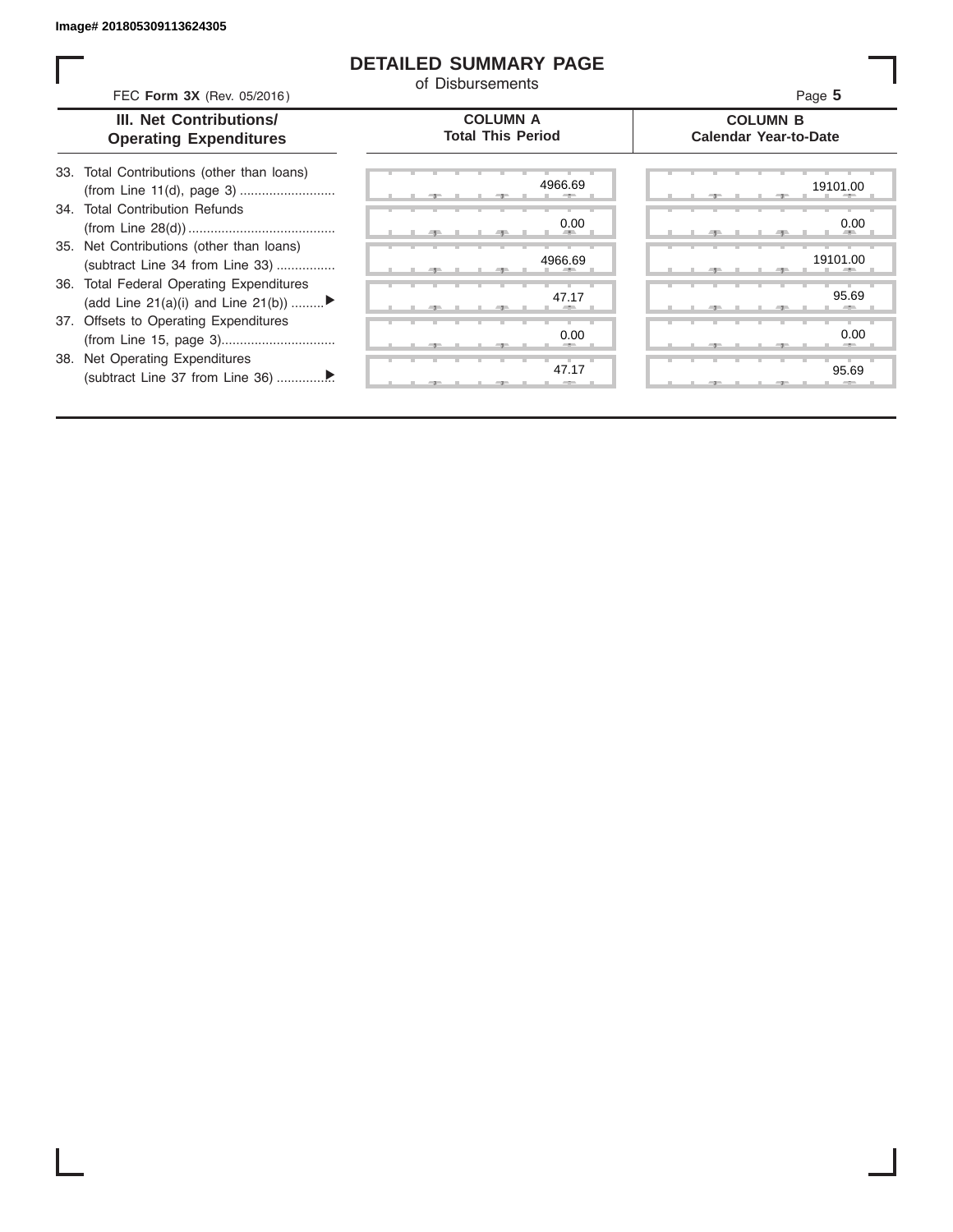### Use separate schedule(s)

| SCHEDULE A (FEC Form 3X)<br><b>ITEMIZED RECEIPTS</b>                                                                                                                                                                                                                                                                                                                                                          |                                | Use separate schedule(s)<br>for each category of the<br>Detailed Summary Page                                               | 21<br>FOR LINE NUMBER:<br>PAGE<br>OF<br>6<br>(check only one)<br>$\overline{\mathbf{x}}$   11a<br>11 <sub>b</sub><br>12<br>11c<br>13<br>14<br>15<br>16<br>17                                  |
|---------------------------------------------------------------------------------------------------------------------------------------------------------------------------------------------------------------------------------------------------------------------------------------------------------------------------------------------------------------------------------------------------------------|--------------------------------|-----------------------------------------------------------------------------------------------------------------------------|-----------------------------------------------------------------------------------------------------------------------------------------------------------------------------------------------|
| or for commercial purposes, other than using the name and address of any political committee to solicit contributions from such committee.<br>NAME OF COMMITTEE (In Full)<br><b>Resolute Forest Products US Inc Political Action Committee</b>                                                                                                                                                                |                                |                                                                                                                             | Any information copied from such Reports and Statements may not be sold or used by any person for the purpose of soliciting contributions                                                     |
| Full Name of Individual (Last, First, Middle Initial) or Full Organization Name<br>Andrijeski, Gregory, P,,<br>А.<br>Mailing Address 17589 PLANT ROAD<br>City<br><b>COOSA PINES</b><br>FEC ID number of contributing<br>federal political committee.<br>Name of Employer (for Individual)<br>Resolute Forest Products US Inc.<br>Receipt For:<br>Primary<br>General<br>Other (specify) $\blacktriangledown$   | State<br><b>AL</b><br>С        | Zip Code<br>35044<br>Occupation (for Individual)<br><b>Manager Utilities</b><br>Aggregate Year-to-Date ▼<br>217.80          | Date of Receipt<br>$M - M$<br>$D$ $D$<br>$Y - Y - I$<br>$\sqrt{2}$<br>04<br>30<br>2018<br><b>Transaction ID: A2018-858226</b><br>Amount of Each Receipt this Period<br>54.45<br>Memo Item     |
| Full Name of Individual (Last, First, Middle Initial) or Full Organization Name<br><b>B.</b> Baldwin, Blair, F,,<br>Mailing Address 5300 CURETON FERRY ROAD<br>City<br><b>CATAWBA</b><br>FEC ID number of contributing<br>federal political committee.<br>Name of Employer (for Individual)<br>Resolute Forest Products US Inc.<br>Receipt For:<br>Primary<br>General<br>Other (specify) $\blacktriangledown$ | <b>State</b><br><b>SC</b><br>С | Zip Code<br>29704<br>Occupation (for Individual)<br>Manager Wood Supply<br>Aggregate Year-to-Date ▼<br>400.00               | Date of Receipt<br>$M - M$<br>$D$ $\Box$ $D$<br>Y TYT<br>04<br>2018<br>30<br><b>Transaction ID: A2018-858328</b><br>Amount of Each Receipt this Period<br>100.00<br>Memo Item                 |
| Full Name of Individual (Last, First, Middle Initial) or Full Organization Name<br>Bateson, Daniel, E,,<br>C.<br>Mailing Address 10 SOUTH ACADEMY STREET<br>City<br><b>GREENVILLE</b><br>FEC ID number of contributing<br>federal political committee.<br>Name of Employer (for Individual)<br>Resolute Forest Products US Inc.<br>Receipt For:<br>Primary<br>General<br>Other (specify)                      | <b>State</b><br><b>SC</b><br>С | Zip Code<br>29601<br>Occupation (for Individual)<br><b>Manager Technical Services</b><br>Aggregate Year-to-Date ▼<br>207.96 | Date of Receipt<br>$M - M$<br>$D$ $D$<br>$-1$ $-1$ $-1$ $-1$ $-1$ $-1$<br>30<br>2018<br>04<br><b>Transaction ID: A2018-858220</b><br>Amount of Each Receipt this Period<br>51.99<br>Memo Item |
|                                                                                                                                                                                                                                                                                                                                                                                                               |                                |                                                                                                                             | 206.44                                                                                                                                                                                        |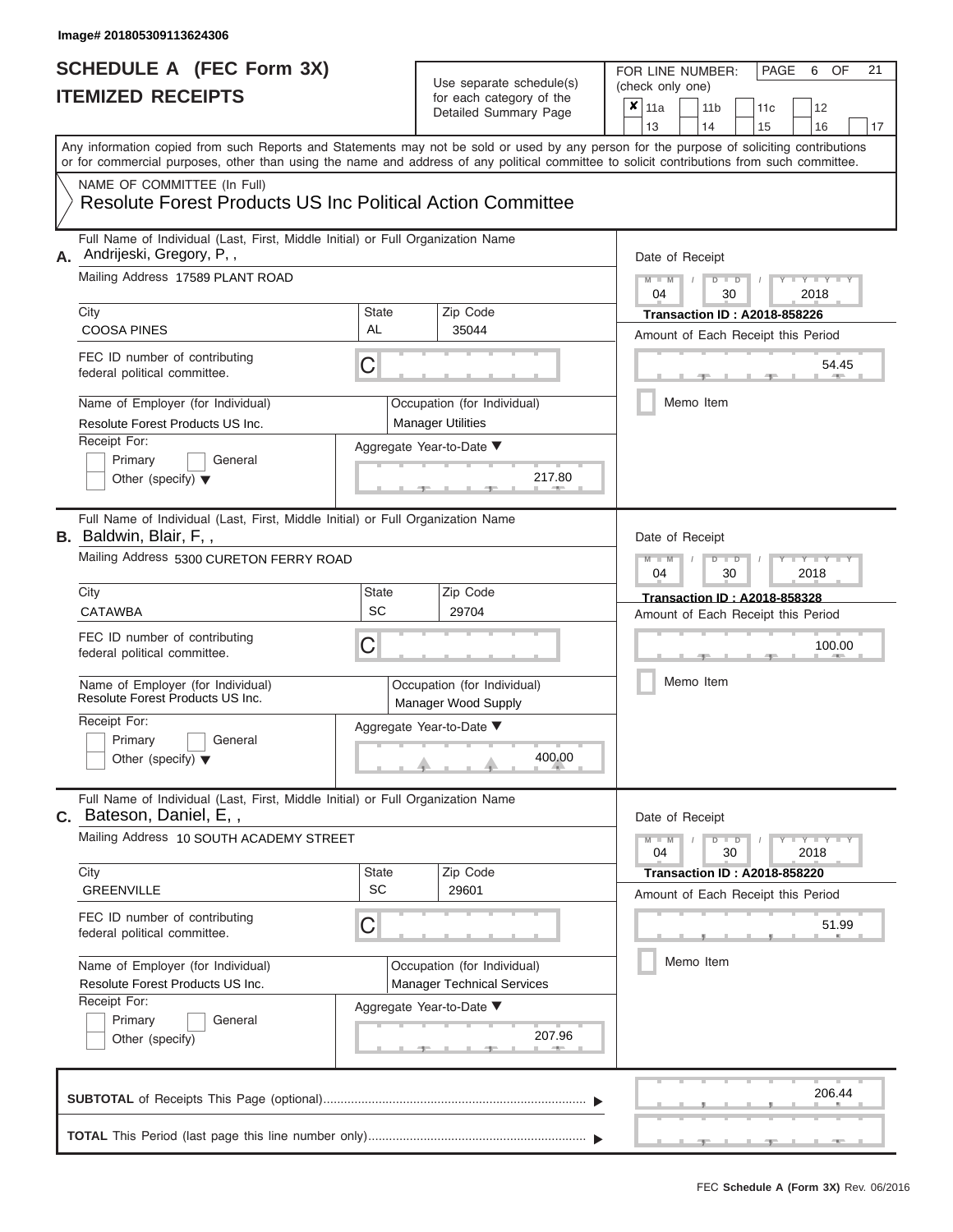#### **)(&0,6&(//\$1(2867(;75(/\$7('72\$5(32576&+('8/(25,7(0,=\$7,21**

Ī **Form/Schedule: SA11AI Transaction ID :** 

> Please note that the PAC is aware that we follow an alternate method of itemizing payroll receipts rather than the suggested manner of disclosing a single total for the reporting period along with the amount deducted per pay period. Because the amounts collected per pay period may change often during the time covered by a single report we find that reporting individual deductions separately more accurately discloses how the receipts are collected.

**Form/Schedule: Transaction ID:**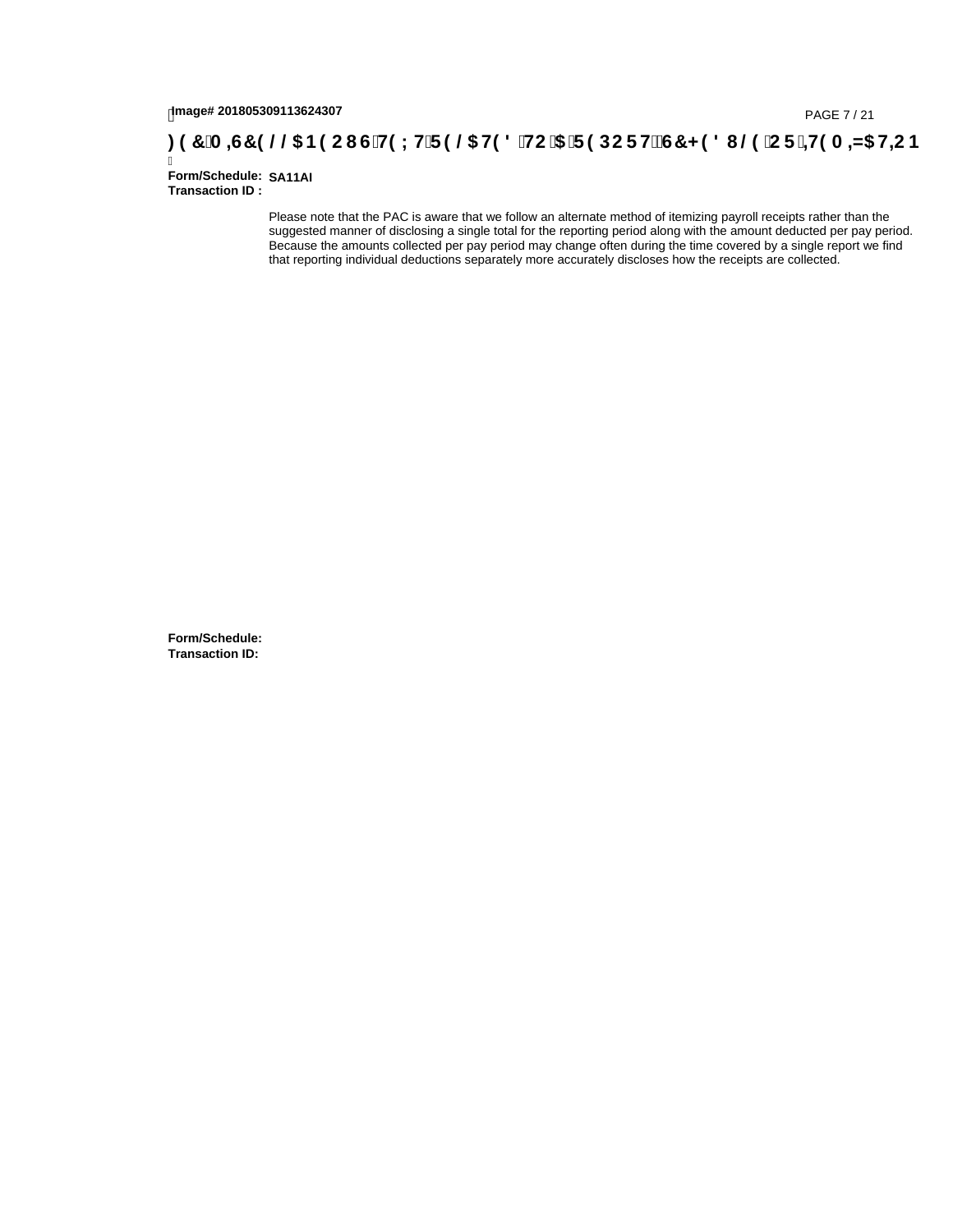### Use separate schedule(s)

| SCHEDULE A (FEC Form 3X)<br><b>ITEMIZED RECEIPTS</b>                                                                                                                                                                                                                                                                                                                                                        |                                | Use separate schedule(s)<br>for each category of the<br>Detailed Summary Page                                                   | 21<br>FOR LINE NUMBER:<br>PAGE<br>8<br>OF<br>(check only one)<br>$\overline{\mathbf{x}}$   11a<br>11 <sub>b</sub><br>11 <sub>c</sub><br>12                                                                                                                |
|-------------------------------------------------------------------------------------------------------------------------------------------------------------------------------------------------------------------------------------------------------------------------------------------------------------------------------------------------------------------------------------------------------------|--------------------------------|---------------------------------------------------------------------------------------------------------------------------------|-----------------------------------------------------------------------------------------------------------------------------------------------------------------------------------------------------------------------------------------------------------|
| Any information copied from such Reports and Statements may not be sold or used by any person for the purpose of soliciting contributions<br>or for commercial purposes, other than using the name and address of any political committee to solicit contributions from such committee.<br>NAME OF COMMITTEE (In Full)<br><b>Resolute Forest Products US Inc Political Action Committee</b>                 |                                |                                                                                                                                 | 13<br>14<br>15<br>16<br>17                                                                                                                                                                                                                                |
| Full Name of Individual (Last, First, Middle Initial) or Full Organization Name<br>Bower, Ginger, , ,<br>А.<br>Mailing Address 10 SOUTH ACADEMY STREET<br>City<br><b>GREENVILLE</b><br>FEC ID number of contributing<br>federal political committee.<br>Name of Employer (for Individual)<br>Resolute Forest Products US Inc.<br>Receipt For:<br>Primary<br>General<br>Other (specify) $\blacktriangledown$ | <b>State</b><br>SC<br>С        | Zip Code<br>29601<br>Occupation (for Individual)<br>Director Pulp Sales<br>Aggregate Year-to-Date ▼<br>254.60                   | Date of Receipt<br>$M$ – $M$ /<br>$D$ $D$<br>$Y - Y - I$<br>04<br>2018<br>30<br><b>Transaction ID: A2018-858248</b><br>Amount of Each Receipt this Period<br>63.65<br>Memo Item                                                                           |
| Full Name of Individual (Last, First, Middle Initial) or Full Organization Name<br><b>B.</b> Chance, Nicholas, R,,<br>Mailing Address 5020 HIGHWAY 11 SOUTH<br>City<br>CALHOUN<br>FEC ID number of contributing<br>federal political committee.<br>Name of Employer (for Individual)<br>Resolute Forest Products US Inc.<br>Receipt For:<br>Primary<br>General<br>Other (specify) $\blacktriangledown$      | <b>State</b><br><b>TN</b><br>С | Zip Code<br>37309<br>Occupation (for Individual)<br>Manager Finishing Shipping and Logist<br>Aggregate Year-to-Date ▼<br>231.72 | Date of Receipt<br>$M - M$<br>$\blacksquare$ $\blacksquare$ $\blacksquare$ $\blacksquare$ $\blacksquare$ $\blacksquare$<br>$D$ $D$<br>04<br>2018<br>30<br><b>Transaction ID: A2018-858214</b><br>Amount of Each Receipt this Period<br>57.93<br>Memo Item |
| Full Name of Individual (Last, First, Middle Initial) or Full Organization Name<br>C. Chase, Ronald, H,,<br>Mailing Address 2 Cranwood Rd<br>City<br>Ledyard Ct<br>FEC ID number of contributing<br>federal political committee.<br>Name of Employer (for Individual)<br>Resolute Forest Products US Inc.<br>Receipt For:<br>Primary<br>General<br>Other (specify)                                          | <b>State</b><br><b>CT</b><br>С | Zip Code<br>06339<br>Occupation (for Individual)<br>Manager Maintenance<br>Aggregate Year-to-Date ▼<br>224.92                   | Date of Receipt<br>$M - M$<br>$D$ $D$<br>$T - Y = Y - T Y$<br>04<br>30<br>2018<br><b>Transaction ID: A2018-858263</b><br>Amount of Each Receipt this Period<br>56.23<br>Memo Item                                                                         |
|                                                                                                                                                                                                                                                                                                                                                                                                             |                                |                                                                                                                                 | 177.81                                                                                                                                                                                                                                                    |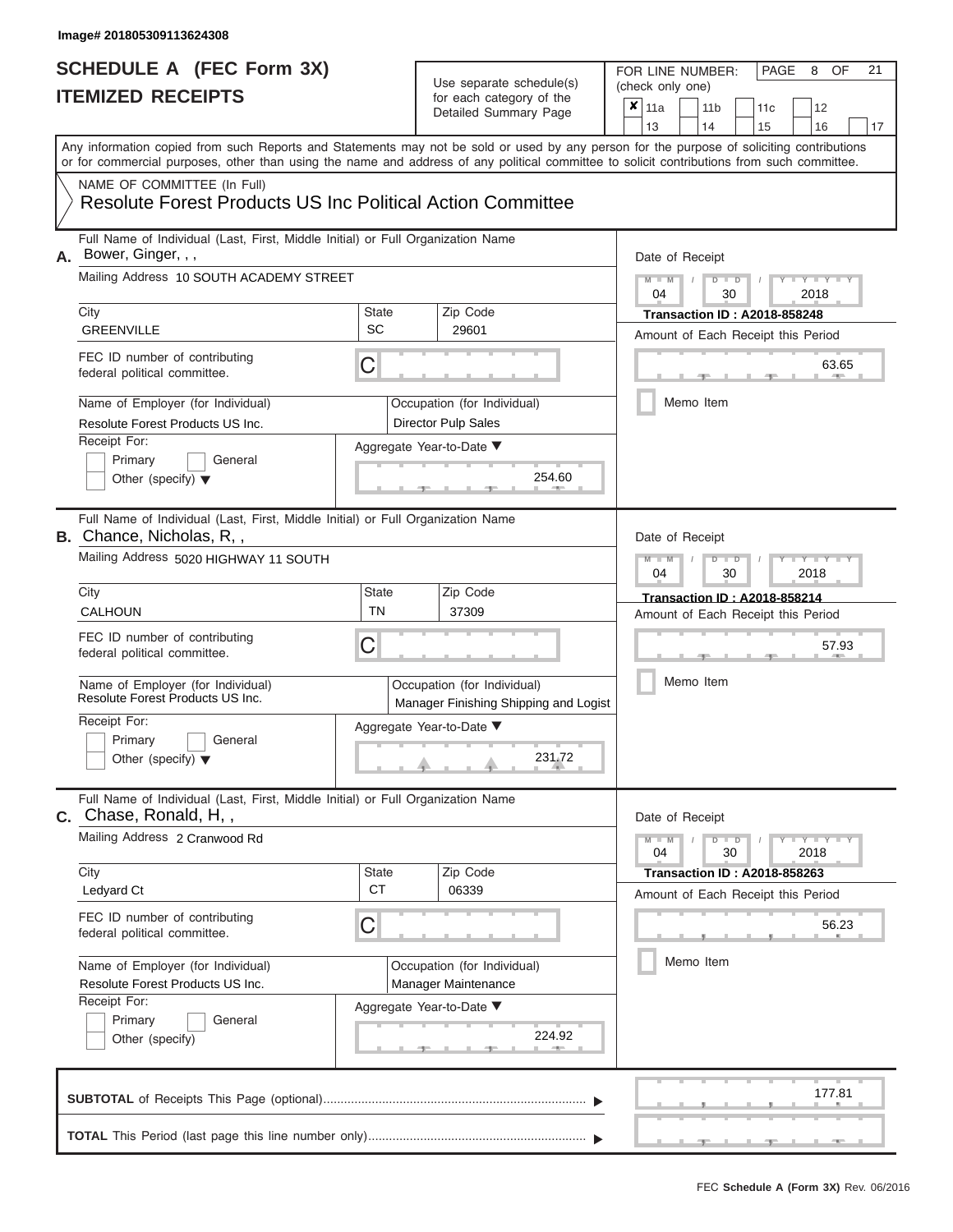#### **SCHEDULE A (FEC Form 3X) ITEMIZED RECEIPTS**

### Use separate schedule(s)

| SCHEDULE A (FEC Form 3X)<br><b>ITEMIZED RECEIPTS</b>                                                                                                                                                                                                                                                                                                                                                     |                         | Use separate schedule(s)<br>for each category of the<br>Detailed Summary Page                                    | 21<br>FOR LINE NUMBER:<br>PAGE<br>OF<br>9<br>(check only one)<br>$\overline{\mathbf{x}}$   11a<br>11 <sub>b</sub><br>12<br>11c<br>13<br>14                                                    |
|----------------------------------------------------------------------------------------------------------------------------------------------------------------------------------------------------------------------------------------------------------------------------------------------------------------------------------------------------------------------------------------------------------|-------------------------|------------------------------------------------------------------------------------------------------------------|-----------------------------------------------------------------------------------------------------------------------------------------------------------------------------------------------|
| Any information copied from such Reports and Statements may not be sold or used by any person for the purpose of soliciting contributions<br>or for commercial purposes, other than using the name and address of any political committee to solicit contributions from such committee.<br>NAME OF COMMITTEE (In Full)<br><b>Resolute Forest Products US Inc Political Action Committee</b>              |                         |                                                                                                                  | 15<br>16<br>17                                                                                                                                                                                |
| Full Name of Individual (Last, First, Middle Initial) or Full Organization Name<br>Clausen, Todd, , ,<br>А.<br>Mailing Address 701 Fourth Avenue PO Box 277<br>City<br>Menominee<br>FEC ID number of contributing<br>federal political committee.<br>Name of Employer (for Individual)<br>Resolute Forest Products US Inc.<br>Receipt For:<br>Primary<br>General<br>Other (specify) $\blacktriangledown$ | <b>State</b><br>MI<br>С | Zip Code<br>49858<br>Occupation (for Individual)<br>General Manager<br>Aggregate Year-to-Date ▼<br>234.86        | Date of Receipt<br>$M - M$<br>$D$ $D$<br>Y TY T<br>$\sqrt{2}$<br>04<br>2018<br>06<br><b>Transaction ID: A2018-1070173</b><br>Amount of Each Receipt this Period<br>33.55<br>Memo Item         |
| Full Name of Individual (Last, First, Middle Initial) or Full Organization Name<br>B. Clausen, Todd, , ,<br>Mailing Address 701 Fourth Avenue PO Box 277<br>City<br>Menominee<br>FEC ID number of contributing<br>federal political committee.<br>Name of Employer (for Individual)<br>Resolute Forest Products US Inc.<br>Receipt For:<br>Primary<br>General<br>Other (specify) $\blacktriangledown$    | State<br>MI<br>С        | Zip Code<br>49858<br>Occupation (for Individual)<br><b>General Manager</b><br>Aggregate Year-to-Date ▼<br>268.42 | Date of Receipt<br>$M - M$<br>$D$ $\Box$ $D$<br>Y TYT<br>04<br>2018<br>20<br>Transaction ID: A2018-1072436<br>Amount of Each Receipt this Period<br>33.56<br>Memo Item                        |
| Full Name of Individual (Last, First, Middle Initial) or Full Organization Name<br>$c.$ Clausen, Todd, $, ,$<br>Mailing Address 701 Fourth Avenue PO Box 277<br>City<br>Menominee<br>FEC ID number of contributing<br>federal political committee.<br>Name of Employer (for Individual)<br>Resolute Forest Products US Inc.<br>Receipt For:<br>Primary<br>General<br>Other (specify)                     | <b>State</b><br>MI<br>С | Zip Code<br>49858<br>Occupation (for Individual)<br>General Manager<br>Aggregate Year-to-Date ▼<br>301.97        | Date of Receipt<br>$M - M$<br>$D$ $D$<br>$-1$ $-1$ $-1$ $-1$ $-1$ $-1$<br>04<br>2018<br>05<br><b>Transaction ID: A2018-984461</b><br>Amount of Each Receipt this Period<br>33.55<br>Memo Item |
|                                                                                                                                                                                                                                                                                                                                                                                                          |                         |                                                                                                                  | 100.66                                                                                                                                                                                        |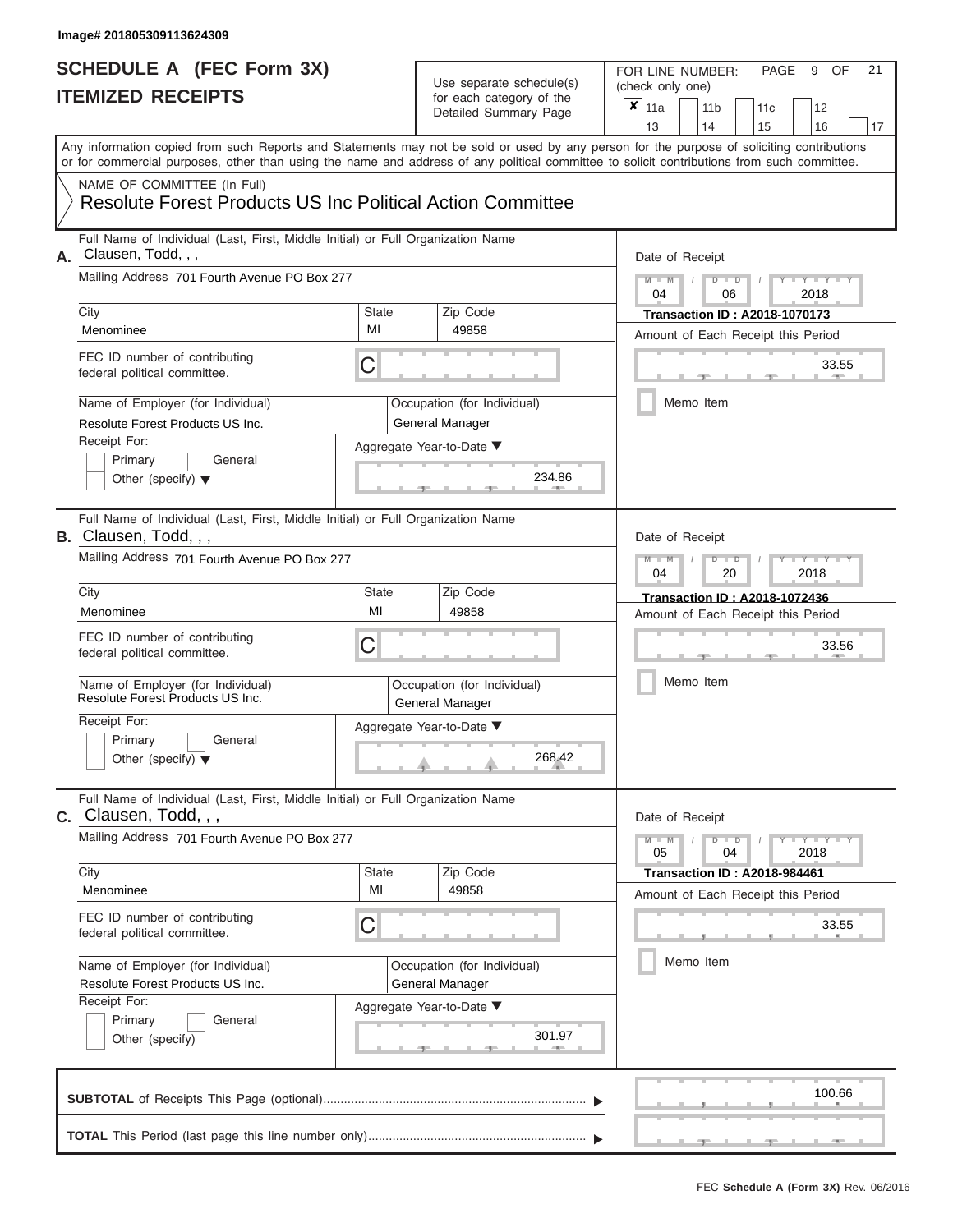## **SCHEDULE A (FEC Form 3X)**

#### Use separate schedule(s)

| SCHEDULE A (FEC Form 3X)<br><b>ITEMIZED RECEIPTS</b>                                                                                                                      |                                                                           | Use separate schedule(s)<br>for each category of the<br>Detailed Summary Page | 21<br>FOR LINE NUMBER:<br>PAGE 10 OF<br>(check only one)<br>$\boldsymbol{x}$<br>11a<br>11 <sub>b</sub><br>12<br>11c                                                     |
|---------------------------------------------------------------------------------------------------------------------------------------------------------------------------|---------------------------------------------------------------------------|-------------------------------------------------------------------------------|-------------------------------------------------------------------------------------------------------------------------------------------------------------------------|
| or for commercial purposes, other than using the name and address of any political committee to solicit contributions from such committee.<br>NAME OF COMMITTEE (In Full) |                                                                           |                                                                               | 13<br>14<br>15<br>16<br>17<br>Any information copied from such Reports and Statements may not be sold or used by any person for the purpose of soliciting contributions |
| <b>Resolute Forest Products US Inc Political Action Committee</b>                                                                                                         |                                                                           |                                                                               |                                                                                                                                                                         |
| Full Name of Individual (Last, First, Middle Initial) or Full Organization Name<br>Clausen, Todd, , ,<br>А.<br>Mailing Address 701 Fourth Avenue PO Box 277               |                                                                           |                                                                               | Date of Receipt<br>$M - M$<br>$D$ $D$<br>Y TY T<br>$\sqrt{ }$<br>05<br>2018<br>18                                                                                       |
| City<br>Menominee                                                                                                                                                         | State<br>MI                                                               | Zip Code<br>49858                                                             | <b>Transaction ID: A2018-1087103</b><br>Amount of Each Receipt this Period                                                                                              |
| FEC ID number of contributing<br>federal political committee.                                                                                                             | С                                                                         |                                                                               | 33.56<br><b>ARCHITECT</b>                                                                                                                                               |
| Name of Employer (for Individual)<br>Resolute Forest Products US Inc.                                                                                                     |                                                                           | Occupation (for Individual)<br><b>General Manager</b>                         | Memo Item                                                                                                                                                               |
| Receipt For:<br>Primary<br>General<br>Other (specify) $\blacktriangledown$                                                                                                |                                                                           | Aggregate Year-to-Date ▼<br>335.53                                            |                                                                                                                                                                         |
| Full Name of Individual (Last, First, Middle Initial) or Full Organization Name<br><b>B.</b> Cumberton, Kent, , ,<br>Mailing Address 5020 HIGHWAY 11 SOUTH                | Date of Receipt<br>$M - M$<br>$D$ $\Box$ $D$<br>Y Y I<br>04<br>2018<br>30 |                                                                               |                                                                                                                                                                         |
| City<br>CALHOUN                                                                                                                                                           | <b>State</b><br><b>TN</b>                                                 | Zip Code<br>37309                                                             | <b>Transaction ID: A2018-858311</b><br>Amount of Each Receipt this Period                                                                                               |
| FEC ID number of contributing<br>federal political committee.                                                                                                             | С                                                                         |                                                                               | 72.92                                                                                                                                                                   |
| Name of Employer (for Individual)<br>Resolute Forest Products US Inc.                                                                                                     |                                                                           | Occupation (for Individual)<br><b>Fiber Resource Manager</b>                  | Memo Item                                                                                                                                                               |
| Receipt For:<br>Primary<br>General<br>Other (specify) $\blacktriangledown$                                                                                                |                                                                           | Aggregate Year-to-Date ▼<br>313.53                                            |                                                                                                                                                                         |
| Full Name of Individual (Last, First, Middle Initial) or Full Organization Name<br>C. De Cordoba, Carlos, , ,                                                             |                                                                           |                                                                               | Date of Receipt                                                                                                                                                         |
| Mailing Address 5300 Cureton Ferry Rd.                                                                                                                                    |                                                                           |                                                                               | $M - M$<br>$D$ $D$<br>$+Y+Y+Y$<br>04<br>30<br>2018                                                                                                                      |
| City<br><b>GREENVILLE</b>                                                                                                                                                 | <b>State</b><br>SC                                                        | Zip Code<br>29704                                                             | <b>Transaction ID: A2018-858230</b><br>Amount of Each Receipt this Period                                                                                               |
| FEC ID number of contributing<br>federal political committee.                                                                                                             | С                                                                         |                                                                               | 186.61                                                                                                                                                                  |
| Name of Employer (for Individual)<br>Resolute Forest Products US Inc.                                                                                                     |                                                                           | Occupation (for Individual)<br>Vice President International Paper Sal         | Memo Item                                                                                                                                                               |
| Receipt For:<br>Primary<br>General<br>Other (specify)                                                                                                                     |                                                                           | Aggregate Year-to-Date ▼<br>746.44                                            |                                                                                                                                                                         |
|                                                                                                                                                                           |                                                                           |                                                                               | 293.09                                                                                                                                                                  |
|                                                                                                                                                                           |                                                                           |                                                                               |                                                                                                                                                                         |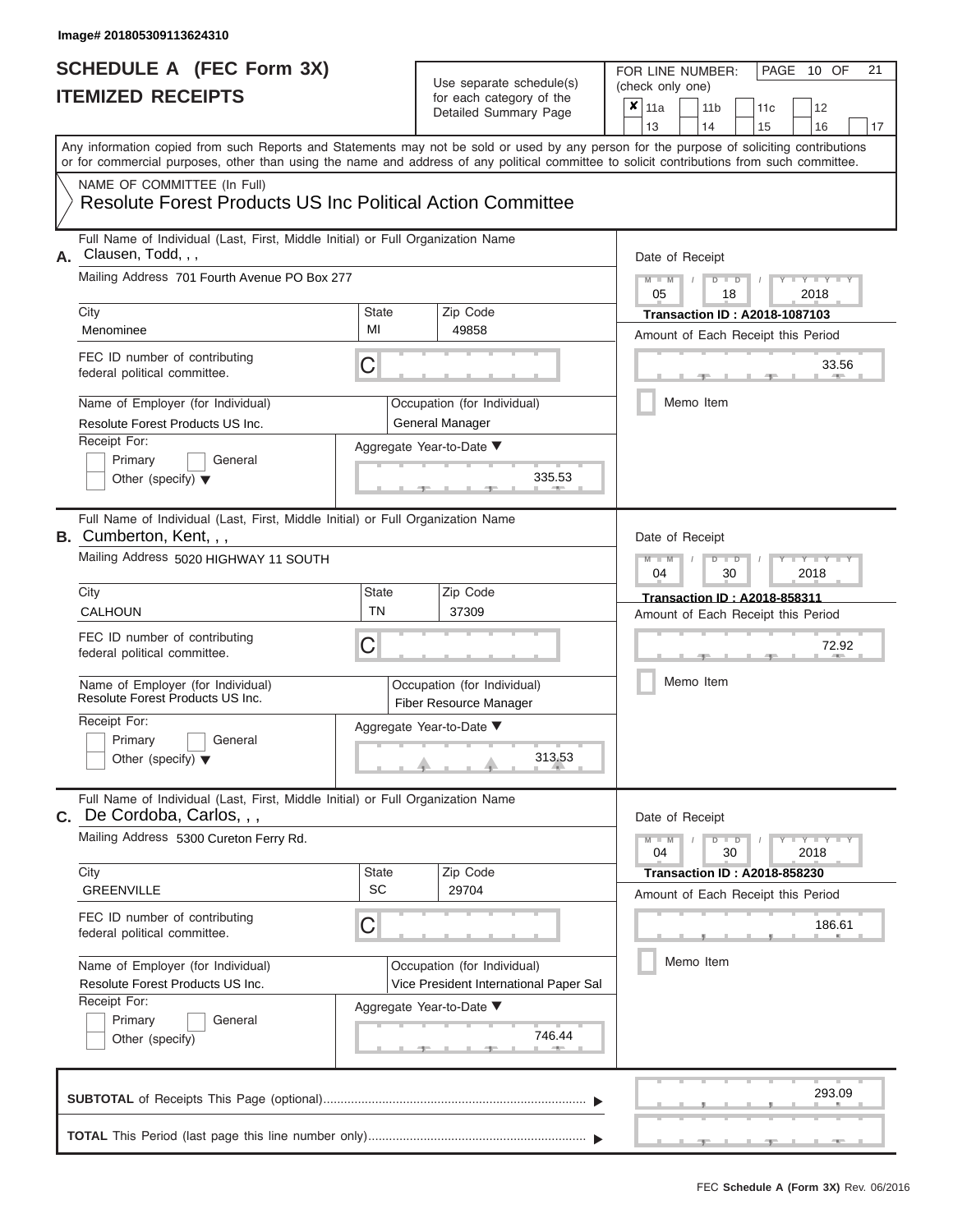## **SCHEDULE A (FEC Form 3X)**

### Use separate schedule(s)

| SCHEDULE A (FEC Form 3X)<br><b>ITEMIZED RECEIPTS</b>                                                                                                                                                                                                                                                                   |                    | Use separate schedule(s)<br>for each category of the<br>Detailed Summary Page | 21<br>FOR LINE NUMBER:<br>PAGE 11 OF<br>(check only one)<br>$\overline{\mathbf{x}}$ 11a<br>11 <sub>b</sub><br>12<br>11 <sub>c</sub> |
|------------------------------------------------------------------------------------------------------------------------------------------------------------------------------------------------------------------------------------------------------------------------------------------------------------------------|--------------------|-------------------------------------------------------------------------------|-------------------------------------------------------------------------------------------------------------------------------------|
| Any information copied from such Reports and Statements may not be sold or used by any person for the purpose of soliciting contributions<br>or for commercial purposes, other than using the name and address of any political committee to solicit contributions from such committee.<br>NAME OF COMMITTEE (In Full) |                    |                                                                               | 13<br>14<br>15<br>16<br>17                                                                                                          |
| Resolute Forest Products US Inc Political Action Committee                                                                                                                                                                                                                                                             |                    |                                                                               |                                                                                                                                     |
| Full Name of Individual (Last, First, Middle Initial) or Full Organization Name<br>Greuel, Anthony, J,,<br>Mailing Address 5300 Cureton Ferry Rd.                                                                                                                                                                      |                    |                                                                               | Date of Receipt                                                                                                                     |
| City                                                                                                                                                                                                                                                                                                                   | State              | Zip Code                                                                      | $M - M$ /<br>$D$ $D$<br>$Y - Y - I$<br>04<br>30<br>2018                                                                             |
| Catawba                                                                                                                                                                                                                                                                                                                | SC                 | 29704                                                                         | <b>Transaction ID: A2018-858270</b><br>Amount of Each Receipt this Period                                                           |
| FEC ID number of contributing<br>federal political committee.                                                                                                                                                                                                                                                          | С                  |                                                                               | 52.15<br><b>AND I</b>                                                                                                               |
| Name of Employer (for Individual)<br>Resolute Forest Products US Inc.                                                                                                                                                                                                                                                  |                    | Occupation (for Individual)<br>Superintendent Maintenance - Tissue            | Memo Item                                                                                                                           |
| Receipt For:<br>Primary<br>General<br>Other (specify) $\blacktriangledown$                                                                                                                                                                                                                                             |                    | Aggregate Year-to-Date ▼<br>208.60                                            |                                                                                                                                     |
| Full Name of Individual (Last, First, Middle Initial) or Full Organization Name<br><b>B.</b> Hand, Charles, J,,<br>Mailing Address 1000 PAPERMILL ROAD                                                                                                                                                                 |                    |                                                                               | Date of Receipt<br>$M - M$<br>$D$ $\Box$ $D$<br>$\Box Y \Box Y \Box Y$                                                              |
| City                                                                                                                                                                                                                                                                                                                   | <b>State</b>       | Zip Code                                                                      | 04<br>2018<br>30                                                                                                                    |
| <b>GRENADA</b>                                                                                                                                                                                                                                                                                                         | <b>MS</b>          | 38901                                                                         | <b>Transaction ID: A2018-858301</b><br>Amount of Each Receipt this Period                                                           |
| FEC ID number of contributing<br>federal political committee.                                                                                                                                                                                                                                                          | С                  |                                                                               | 96.27                                                                                                                               |
| Name of Employer (for Individual)<br>Resolute Forest Products US Inc.                                                                                                                                                                                                                                                  |                    | Occupation (for Individual)<br>Manager TMP                                    | Memo Item                                                                                                                           |
| Receipt For:                                                                                                                                                                                                                                                                                                           |                    | Aggregate Year-to-Date ▼                                                      |                                                                                                                                     |
| Primary<br>General<br>Other (specify) $\blacktriangledown$                                                                                                                                                                                                                                                             |                    | 385.08                                                                        |                                                                                                                                     |
| Full Name of Individual (Last, First, Middle Initial) or Full Organization Name<br>C. Hogg, Patrick, L,,                                                                                                                                                                                                               |                    |                                                                               | Date of Receipt                                                                                                                     |
| Mailing Address 17589 PLANT ROAD                                                                                                                                                                                                                                                                                       |                    |                                                                               | $M - M$<br>$D$ $D$<br>$T - Y = Y + Y$<br>04<br>30<br>2018                                                                           |
| City<br><b>COOSA PINES</b>                                                                                                                                                                                                                                                                                             | <b>State</b><br>AL | Zip Code<br>35044                                                             | <b>Transaction ID: A2018-858334</b><br>Amount of Each Receipt this Period                                                           |
| FEC ID number of contributing<br>federal political committee.                                                                                                                                                                                                                                                          | С                  |                                                                               | 79.01                                                                                                                               |
| Name of Employer (for Individual)<br>Resolute Forest Products US Inc.                                                                                                                                                                                                                                                  |                    | Occupation (for Individual)<br>General Manager                                | Memo Item                                                                                                                           |
| Receipt For:<br>Primary<br>General<br>Other (specify)                                                                                                                                                                                                                                                                  |                    | Aggregate Year-to-Date ▼<br>316.04                                            |                                                                                                                                     |
|                                                                                                                                                                                                                                                                                                                        |                    |                                                                               | 227.43                                                                                                                              |
|                                                                                                                                                                                                                                                                                                                        |                    |                                                                               | $-1$<br>$-1$<br>$-1$                                                                                                                |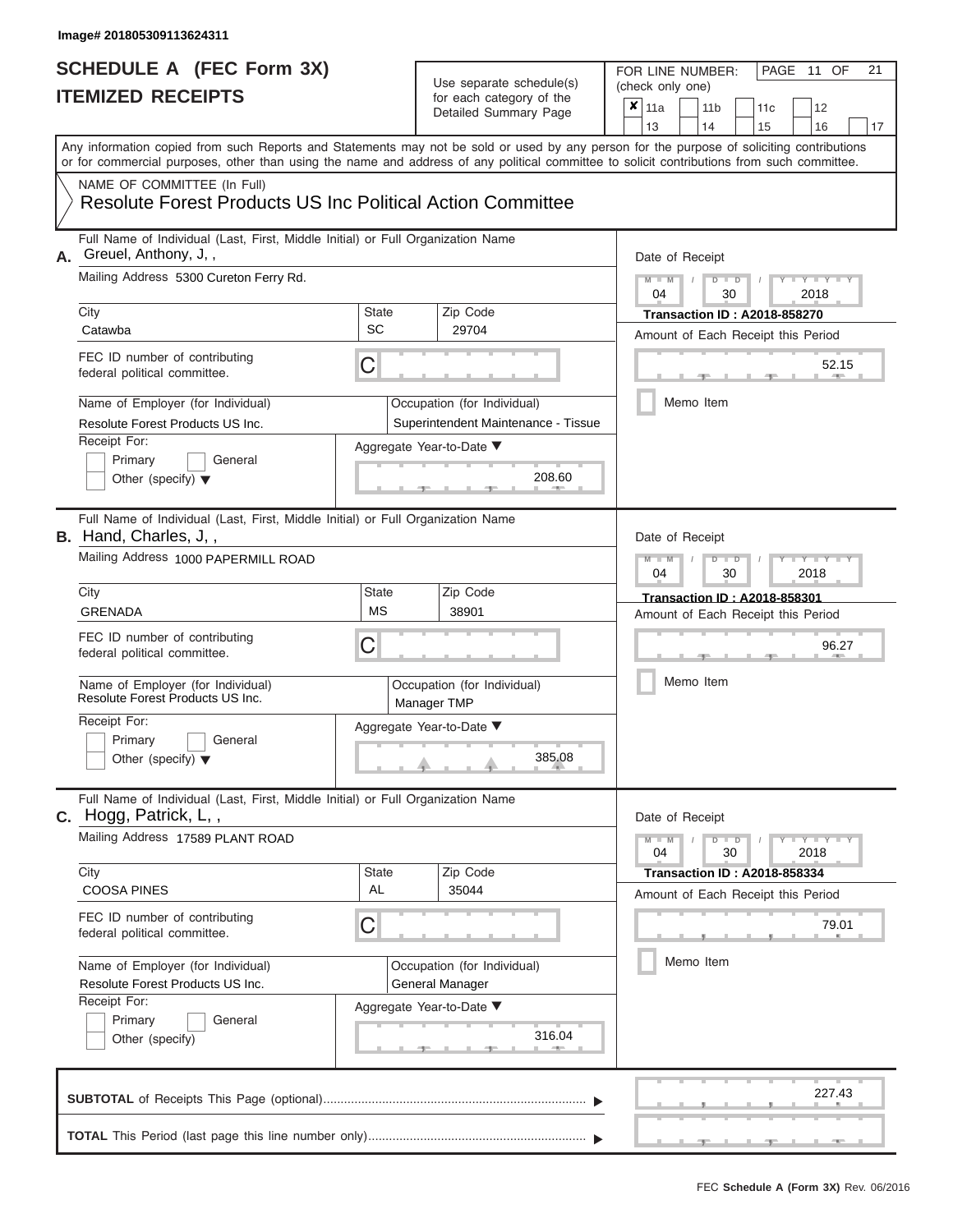#### **SCHEDULE A (FEC Form 3X) ITEMIZED RECEIPTS**

| SCHEDULE A (FEC Form 3X)<br><b>ITEMIZED RECEIPTS</b>                                                                                                                                                                                                                                                                                                                                                              |                                | Use separate schedule(s)<br>for each category of the<br>Detailed Summary Page                                                    | 21<br>FOR LINE NUMBER:<br>PAGE 12 OF<br>(check only one)<br>$\overline{\mathbf{x}}$   11a<br>11 <sub>b</sub><br>11 <sub>c</sub><br>12                                                           |
|-------------------------------------------------------------------------------------------------------------------------------------------------------------------------------------------------------------------------------------------------------------------------------------------------------------------------------------------------------------------------------------------------------------------|--------------------------------|----------------------------------------------------------------------------------------------------------------------------------|-------------------------------------------------------------------------------------------------------------------------------------------------------------------------------------------------|
| Any information copied from such Reports and Statements may not be sold or used by any person for the purpose of soliciting contributions<br>or for commercial purposes, other than using the name and address of any political committee to solicit contributions from such committee.<br>NAME OF COMMITTEE (In Full)                                                                                            |                                |                                                                                                                                  | 13<br>14<br>15<br>16<br>17                                                                                                                                                                      |
| <b>Resolute Forest Products US Inc Political Action Committee</b>                                                                                                                                                                                                                                                                                                                                                 |                                |                                                                                                                                  |                                                                                                                                                                                                 |
| Full Name of Individual (Last, First, Middle Initial) or Full Organization Name<br>Jarvi, Gwen, , ,<br>А.<br>Mailing Address 701 Fourth Avenue PO Box 277<br>City<br>Menominee<br>FEC ID number of contributing<br>federal political committee.<br>Name of Employer (for Individual)<br>Resolute Forest Products US Inc.<br>Receipt For:<br>Primary<br>General<br>Other (specify) $\blacktriangledown$            | State<br>MI<br>C               | Zip Code<br>49858<br>Occupation (for Individual)<br>Manager Human Resources<br>Aggregate Year-to-Date ▼<br>201.60                | Date of Receipt<br>$M - M$ /<br>$D$ $D$<br>$Y - Y - I$<br>05<br>2018<br>18<br><b>Transaction ID: A2018-1087105</b><br>Amount of Each Receipt this Period<br>20.16<br><b>AND IN</b><br>Memo Item |
| Full Name of Individual (Last, First, Middle Initial) or Full Organization Name<br><b>B.</b> Johnston, Debra, M,,<br>Mailing Address 10 SOUTH ACADEMY STREET<br>City<br><b>GREENVILLE</b><br>FEC ID number of contributing<br>federal political committee.<br>Name of Employer (for Individual)<br>Resolute Forest Products US Inc.<br>Receipt For:<br>Primary<br>General<br>Other (specify) $\blacktriangledown$ | <b>State</b><br><b>SC</b><br>С | Zip Code<br>29601<br>Occupation (for Individual)<br>Director Public Affairs and Government<br>Aggregate Year-to-Date ▼<br>231.08 | Date of Receipt<br>$M - M$<br>$D$ $D$<br>YTY<br>04<br>30<br>2018<br><b>Transaction ID: A2018-858222</b><br>Amount of Each Receipt this Period<br>57.77<br>Memo Item                             |
| Full Name of Individual (Last, First, Middle Initial) or Full Organization Name<br><b>C.</b> Kursman, Seth, , ,<br>Mailing Address 807-901 de la Commune est<br>City<br>Montreal<br>FEC ID number of contributing<br>federal political committee.<br>Name of Employer (for Individual)<br>Resolute Forest Products US Inc.<br>Receipt For:<br>Primary<br>General<br>Other (specify)                               | State<br>ZZ<br>С               | Zip Code<br>00000<br>Occupation (for Individual)<br>VP Communications & Govt Affairs<br>Aggregate Year-to-Date ▼<br>640.76       | Date of Receipt<br>$M - M$<br>$D$ $D$<br>$-Y - Y - Y - Y$<br>04<br>30<br>2018<br><b>Transaction ID: A2018-888642</b><br>Amount of Each Receipt this Period<br>160.79<br>Memo Item               |
|                                                                                                                                                                                                                                                                                                                                                                                                                   |                                |                                                                                                                                  | 238.72<br>$-1$                                                                                                                                                                                  |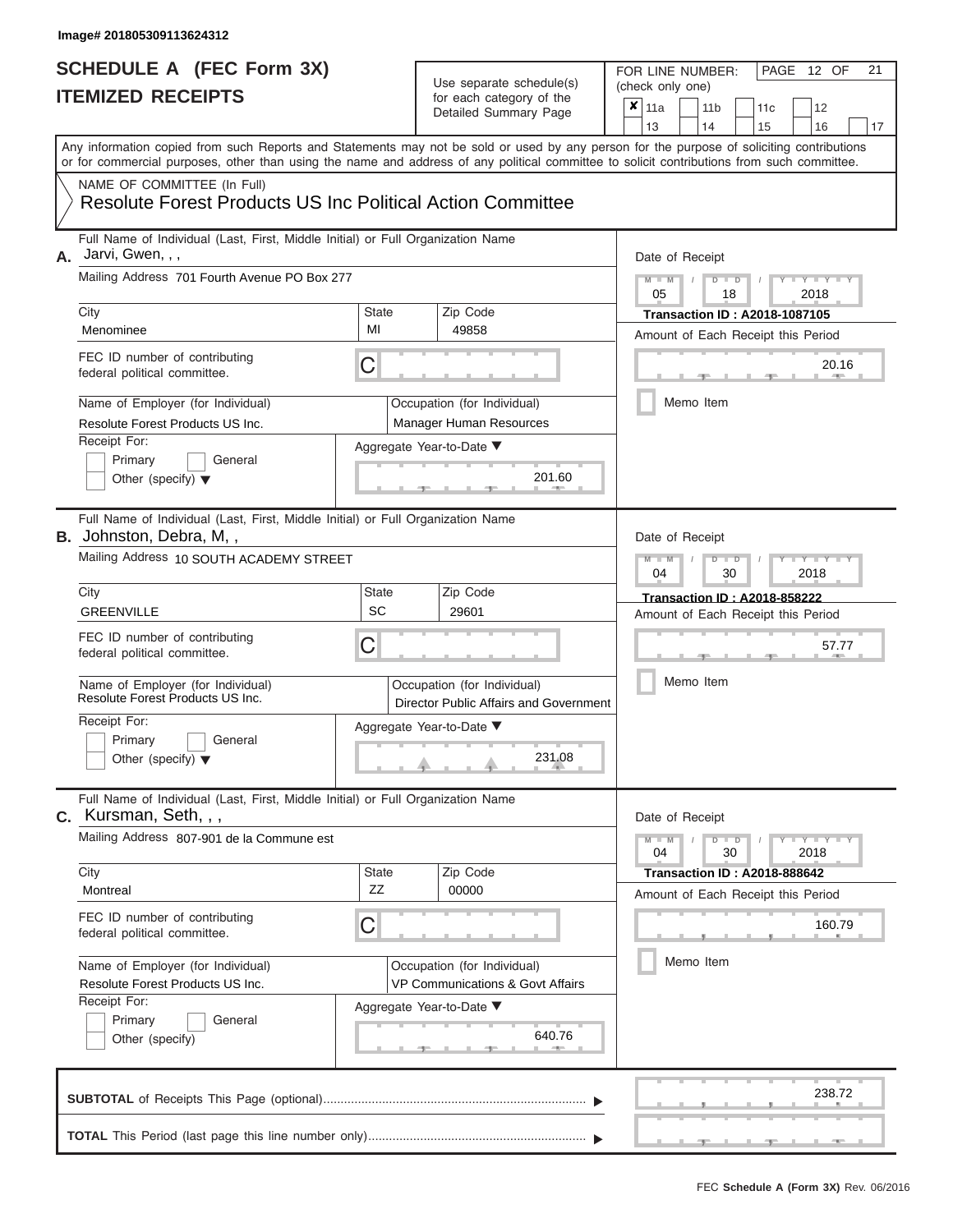## **SCHEDULE A (FEC Form 3X)**

## Use separate schedule(s)

| SCHEDULE A (FEC Form 3X)<br><b>ITEMIZED RECEIPTS</b>                                                                                       |                           | Use separate schedule(s)<br>for each category of the<br>Detailed Summary Page | 21<br>FOR LINE NUMBER:<br>PAGE<br>13 OF<br>(check only one)<br>$\overline{\mathbf{x}}$   11a<br>11 <sub>b</sub><br>12<br>11c                                            |
|--------------------------------------------------------------------------------------------------------------------------------------------|---------------------------|-------------------------------------------------------------------------------|-------------------------------------------------------------------------------------------------------------------------------------------------------------------------|
|                                                                                                                                            |                           |                                                                               | 13<br>14<br>15<br>16<br>17<br>Any information copied from such Reports and Statements may not be sold or used by any person for the purpose of soliciting contributions |
| or for commercial purposes, other than using the name and address of any political committee to solicit contributions from such committee. |                           |                                                                               |                                                                                                                                                                         |
| NAME OF COMMITTEE (In Full)<br><b>Resolute Forest Products US Inc Political Action Committee</b>                                           |                           |                                                                               |                                                                                                                                                                         |
| Full Name of Individual (Last, First, Middle Initial) or Full Organization Name<br>Lindgren, Derrick, A,,<br>А.                            |                           |                                                                               | Date of Receipt                                                                                                                                                         |
| Mailing Address 2434 Doug Barnard Pkwy                                                                                                     |                           |                                                                               | $M - M$<br>$D$ $D$<br>$Y - Y - I$<br>$\sqrt{ }$<br>04<br>30<br>2018                                                                                                     |
| City<br>August                                                                                                                             | State<br>GA               | Zip Code<br>30906                                                             | <b>Transaction ID: A2018-858234</b><br>Amount of Each Receipt this Period                                                                                               |
| FEC ID number of contributing<br>federal political committee.                                                                              | С                         |                                                                               | 92.20<br><b>ARCHITECT</b>                                                                                                                                               |
| Name of Employer (for Individual)<br>Resolute Forest Products US Inc.                                                                      |                           | Occupation (for Individual)<br>General Manager                                | Memo Item                                                                                                                                                               |
| Receipt For:<br>Primary<br>General<br>Other (specify) $\blacktriangledown$                                                                 |                           | Aggregate Year-to-Date ▼<br>368.80                                            |                                                                                                                                                                         |
| Full Name of Individual (Last, First, Middle Initial) or Full Organization Name<br><b>B.</b> Martin, Robert, P,,                           |                           |                                                                               | Date of Receipt                                                                                                                                                         |
| Mailing Address 5020 HIGHWAY 11 SOUTH                                                                                                      |                           |                                                                               | $M - M$<br>$D$ $\Box$ $D$<br>Y Y Y<br>2018<br>04<br>30                                                                                                                  |
| City<br>CALHOUN                                                                                                                            | <b>State</b><br><b>TN</b> | Zip Code<br>37309                                                             | <b>Transaction ID: A2018-858231</b><br>Amount of Each Receipt this Period                                                                                               |
| FEC ID number of contributing<br>federal political committee.                                                                              | С                         |                                                                               | 95.43                                                                                                                                                                   |
| Name of Employer (for Individual)<br>Resolute Forest Products US Inc.                                                                      |                           | Occupation (for Individual)<br>Vice President Business Optimization           | Memo Item                                                                                                                                                               |
| Receipt For:                                                                                                                               |                           | Aggregate Year-to-Date ▼                                                      |                                                                                                                                                                         |
| Primary<br>General<br>Other (specify) $\blacktriangledown$                                                                                 |                           | 366.60                                                                        |                                                                                                                                                                         |
| Full Name of Individual (Last, First, Middle Initial) or Full Organization Name<br>$C.$ Mynatt, Alan, E,,                                  |                           |                                                                               | Date of Receipt                                                                                                                                                         |
| Mailing Address 5020 HIGHWAY 11 SOUTH                                                                                                      |                           |                                                                               | $M - M$<br>$D$ $D$<br>$\mathbf{I} = \mathbf{Y} + \mathbf{Y}$<br>04<br>30<br>2018                                                                                        |
| City<br><b>CALHOUN</b>                                                                                                                     | State<br><b>TN</b>        | Zip Code<br>37309                                                             | <b>Transaction ID: A2018-858236</b><br>Amount of Each Receipt this Period                                                                                               |
| FEC ID number of contributing<br>federal political committee.                                                                              | С                         |                                                                               | 72.45                                                                                                                                                                   |
| Name of Employer (for Individual)<br>Resolute Forest Products US Inc.                                                                      |                           | Occupation (for Individual)<br><b>Manager Engineering</b>                     | Memo Item                                                                                                                                                               |
| Receipt For:<br>Primary<br>General<br>Other (specify)                                                                                      |                           | Aggregate Year-to-Date ▼<br>289.80                                            |                                                                                                                                                                         |
|                                                                                                                                            |                           |                                                                               | 260.08                                                                                                                                                                  |
|                                                                                                                                            |                           |                                                                               |                                                                                                                                                                         |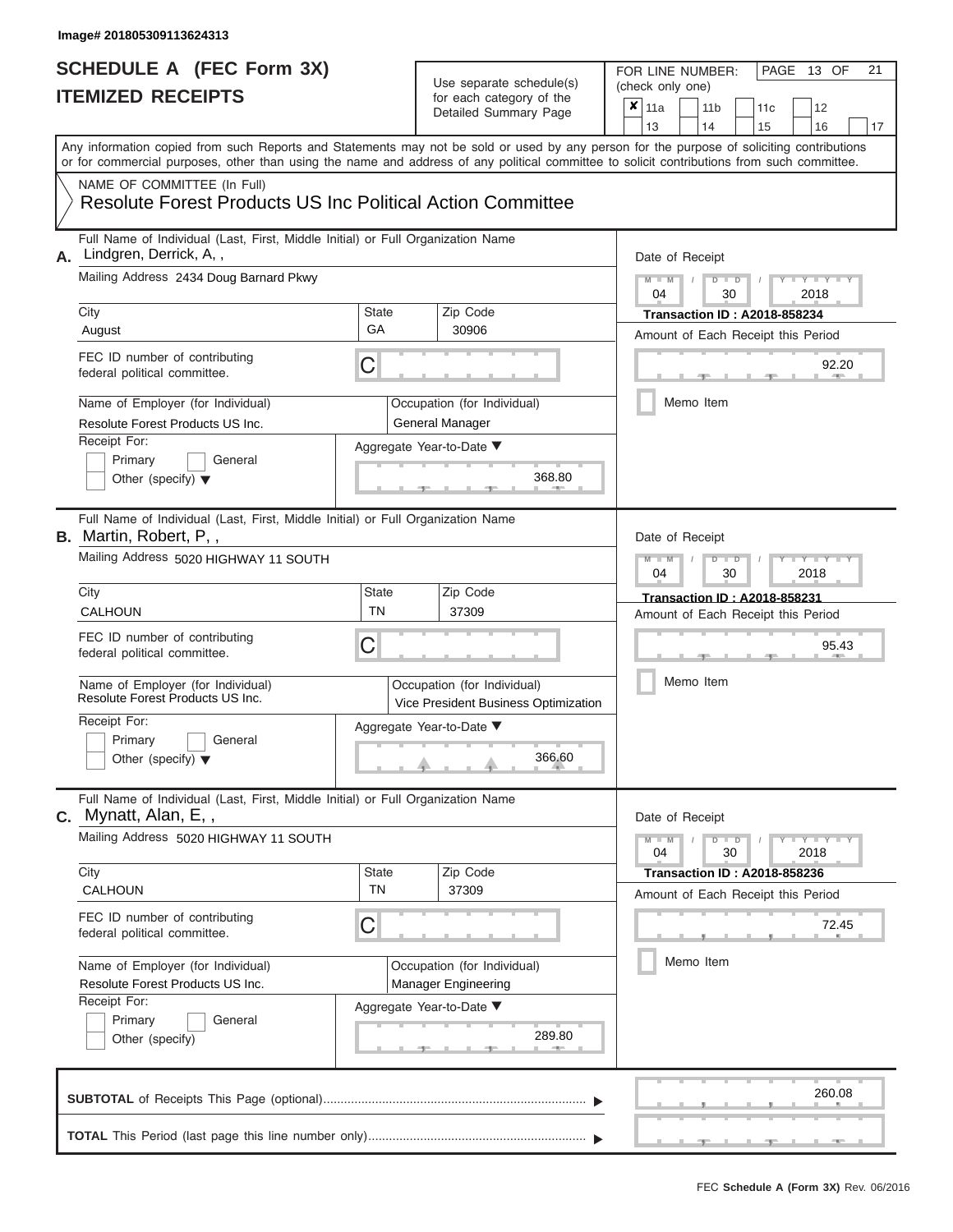#### Use separate schedule(s)

| SCHEDULE A (FEC Form 3X)<br><b>ITEMIZED RECEIPTS</b>                                                                                                                                                                                                                                                                                                                                                             |                                | Use separate schedule(s)<br>for each category of the<br>Detailed Summary Page                                                   | 21<br>FOR LINE NUMBER:<br>PAGE 14 OF<br>(check only one)<br>$\overline{\mathbf{x}}$   11a<br>11 <sub>b</sub><br>11 <sub>c</sub><br>12                                                       |
|------------------------------------------------------------------------------------------------------------------------------------------------------------------------------------------------------------------------------------------------------------------------------------------------------------------------------------------------------------------------------------------------------------------|--------------------------------|---------------------------------------------------------------------------------------------------------------------------------|---------------------------------------------------------------------------------------------------------------------------------------------------------------------------------------------|
| Any information copied from such Reports and Statements may not be sold or used by any person for the purpose of soliciting contributions<br>or for commercial purposes, other than using the name and address of any political committee to solicit contributions from such committee.                                                                                                                          |                                |                                                                                                                                 | 13<br>14<br>15<br>16<br>17                                                                                                                                                                  |
| NAME OF COMMITTEE (In Full)<br><b>Resolute Forest Products US Inc Political Action Committee</b>                                                                                                                                                                                                                                                                                                                 |                                |                                                                                                                                 |                                                                                                                                                                                             |
| Full Name of Individual (Last, First, Middle Initial) or Full Organization Name<br>Ovanessian, Ovanes, , ,<br>А.<br>Mailing Address 10 SOUTH ACADEMY STREET<br>City<br><b>GREENVILLE</b><br>FEC ID number of contributing<br>federal political committee.<br>Name of Employer (for Individual)<br>Resolute Forest Products US Inc.<br>Receipt For:<br>Primary<br>General<br>Other (specify) $\blacktriangledown$ | State<br>SC<br>C               | Zip Code<br>29601<br>Occupation (for Individual)<br>Vice President National Account Sales<br>Aggregate Year-to-Date ▼<br>333.40 | Date of Receipt<br>$M - M$ /<br>$D$ $D$<br>$Y - Y - I$<br>04<br>30<br>2018<br><b>Transaction ID: A2018-858221</b><br>Amount of Each Receipt this Period<br>83.35<br><b>AND</b><br>Memo Item |
| Full Name of Individual (Last, First, Middle Initial) or Full Organization Name<br><b>B.</b> Palmer, Scott, A,,<br>Mailing Address 17589 PLANT ROAD<br>City<br><b>COOSA PINES</b><br>FEC ID number of contributing<br>federal political committee.<br>Name of Employer (for Individual)<br>Resolute Forest Products US Inc.<br>Receipt For:<br>Primary<br>General<br>Other (specify) $\blacktriangledown$        | <b>State</b><br><b>AL</b><br>С | Zip Code<br>35044<br>Occupation (for Individual)<br>General Manager<br>Aggregate Year-to-Date ▼<br>427.08                       | Date of Receipt<br>$M - M$<br>$D$ $D$<br>$Y - Y - Y$<br>04<br>30<br>2018<br><b>Transaction ID: A2018-858324</b><br>Amount of Each Receipt this Period<br>106.77<br>Memo Item                |
| Full Name of Individual (Last, First, Middle Initial) or Full Organization Name<br>C. Parker, Natalie, R,,<br>Mailing Address 18601 Cross Country Lane<br>City<br>Gaithersburg<br>FEC ID number of contributing<br>federal political committee.<br>Name of Employer (for Individual)<br>Resolute Forest Products US Inc.<br>Receipt For:<br>Primary<br>General<br>Other (specify)                                | State<br>MD<br>С               | Zip Code<br>20879<br>Occupation (for Individual)<br>Manager Organizational Development -<br>Aggregate Year-to-Date ▼<br>252.04  | Date of Receipt<br>$M - M$<br>$D$ $D$<br>$-Y - Y - Y - Y$<br>04<br>30<br>2018<br><b>Transaction ID : A2018-858268</b><br>Amount of Each Receipt this Period<br>63.01<br>Memo Item           |
|                                                                                                                                                                                                                                                                                                                                                                                                                  |                                |                                                                                                                                 | 253.13                                                                                                                                                                                      |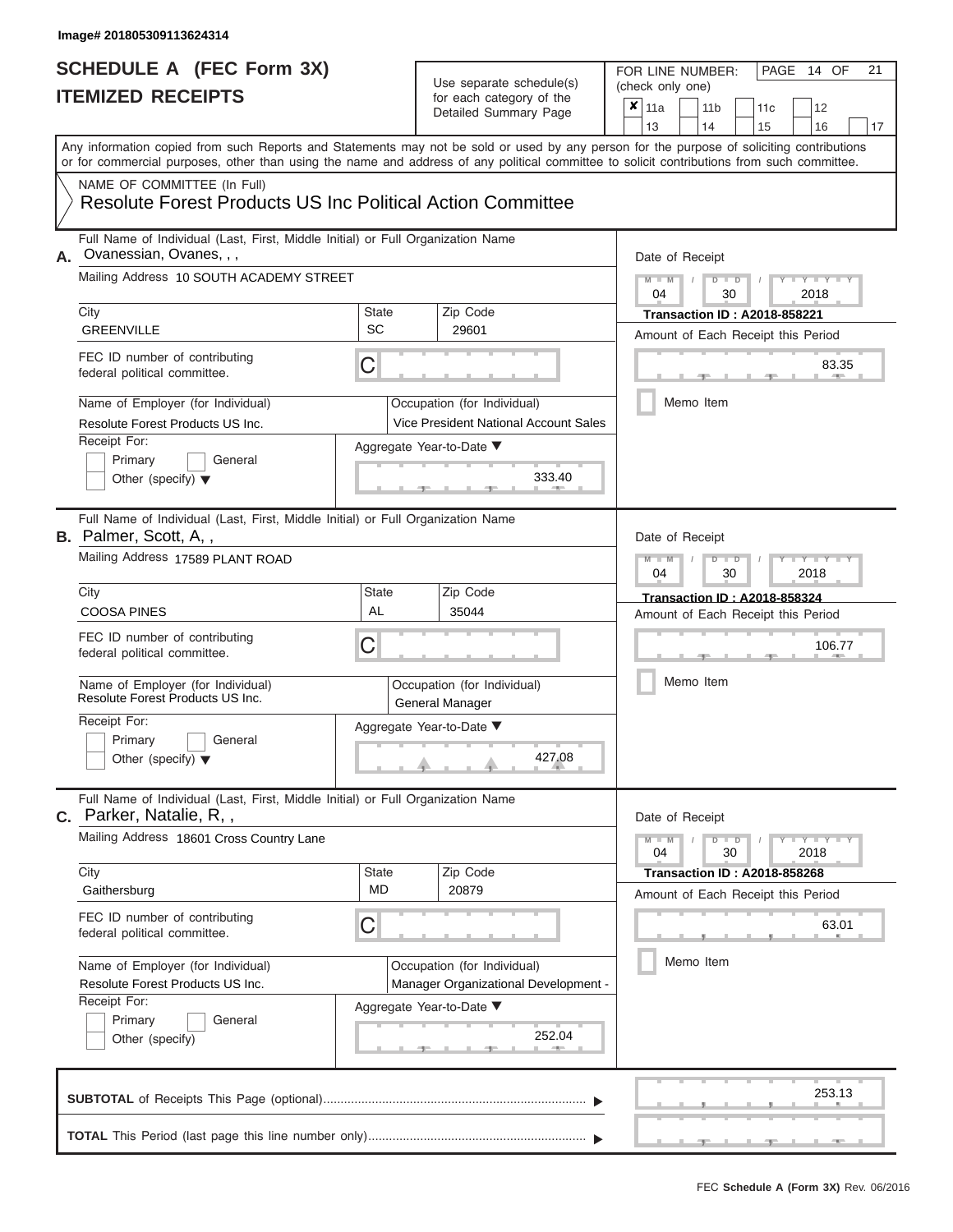### Use separate schedule(s)

| SCHEDULE A (FEC Form 3X)<br><b>ITEMIZED RECEIPTS</b>                                                                                                                                                                                                                                                                                                                                        |                                                                                 | Use separate schedule(s)<br>for each category of the<br>Detailed Summary Page                                     | FOR LINE NUMBER:<br>PAGE 15 OF<br>21<br>(check only one)<br>$\boldsymbol{x}$<br>11a<br>11 <sub>b</sub><br>12<br>11c                                                                                     |  |  |  |
|---------------------------------------------------------------------------------------------------------------------------------------------------------------------------------------------------------------------------------------------------------------------------------------------------------------------------------------------------------------------------------------------|---------------------------------------------------------------------------------|-------------------------------------------------------------------------------------------------------------------|---------------------------------------------------------------------------------------------------------------------------------------------------------------------------------------------------------|--|--|--|
| Any information copied from such Reports and Statements may not be sold or used by any person for the purpose of soliciting contributions<br>or for commercial purposes, other than using the name and address of any political committee to solicit contributions from such committee.<br>NAME OF COMMITTEE (In Full)<br><b>Resolute Forest Products US Inc Political Action Committee</b> |                                                                                 |                                                                                                                   | 13<br>14<br>15<br>16<br>17                                                                                                                                                                              |  |  |  |
| Full Name of Individual (Last, First, Middle Initial) or Full Organization Name<br>Roach, Karen, , ,<br>А.<br>Mailing Address 402-415 RUE DES RECOLLETS<br>City<br>Montreal<br>FEC ID number of contributing<br>federal political committee.                                                                                                                                                | <b>State</b><br>ZZ<br>С                                                         | Zip Code<br>00000                                                                                                 | Date of Receipt<br>$M - M$ /<br>$D$ $D$<br>Y TY T<br>04<br>30<br>2018<br><b>Transaction ID: A2018-888641</b><br>Amount of Each Receipt this Period<br>61.82                                             |  |  |  |
| Name of Employer (for Individual)<br>Resolute Forest Products US Inc.<br>Receipt For:<br>Primary<br>General<br>Other (specify) $\blacktriangledown$                                                                                                                                                                                                                                         |                                                                                 | Occupation (for Individual)<br>DIRECTOR LOGISTICS ORDER TO C.<br>Aggregate Year-to-Date ▼<br>246.36               | Memo Item                                                                                                                                                                                               |  |  |  |
| Full Name of Individual (Last, First, Middle Initial) or Full Organization Name<br><b>B.</b> Tremblay, Richard, J,,<br>Mailing Address 10 SOUTH ACADEMY STREET<br>City<br><b>GREENVILLE</b><br>FEC ID number of contributing<br>federal political committee.                                                                                                                                | <b>State</b><br><b>SC</b><br>С                                                  | Zip Code<br>29601                                                                                                 | Date of Receipt<br>$M - M$<br>$D$ $\Box$ $D$<br>$\mathbf{y}$ $\mathbf{y}$ $\mathbf{y}$ $\mathbf{y}$<br>04<br>2018<br>30<br>Transaction ID: A2018-858233<br>Amount of Each Receipt this Period<br>100.00 |  |  |  |
| Name of Employer (for Individual)<br>Resolute Forest Products US Inc.<br>Receipt For:<br>Primary<br>General<br>Other (specify) $\blacktriangledown$                                                                                                                                                                                                                                         |                                                                                 | Occupation (for Individual)<br>Senior Vice President Pulp and Paper (<br>Aggregate Year-to-Date ▼<br>400.00       | Memo Item                                                                                                                                                                                               |  |  |  |
| C. Wargo, Jeffrey, M,,<br>Mailing Address 5300 Cureton Ferry Rd.                                                                                                                                                                                                                                                                                                                            | Full Name of Individual (Last, First, Middle Initial) or Full Organization Name |                                                                                                                   |                                                                                                                                                                                                         |  |  |  |
| City<br>Catawba<br>FEC ID number of contributing<br>federal political committee.<br>Name of Employer (for Individual)<br>Resolute Forest Products US Inc.<br>Receipt For:<br>Primary<br>General<br>Other (specify)                                                                                                                                                                          | <b>State</b><br>SC<br>С                                                         | Zip Code<br>29704<br>Occupation (for Individual)<br>Manager Human Resources<br>Aggregate Year-to-Date ▼<br>259.64 | <b>Transaction ID: A2018-858269</b><br>Amount of Each Receipt this Period<br>64.91<br>Memo Item                                                                                                         |  |  |  |
|                                                                                                                                                                                                                                                                                                                                                                                             |                                                                                 |                                                                                                                   | 226.73                                                                                                                                                                                                  |  |  |  |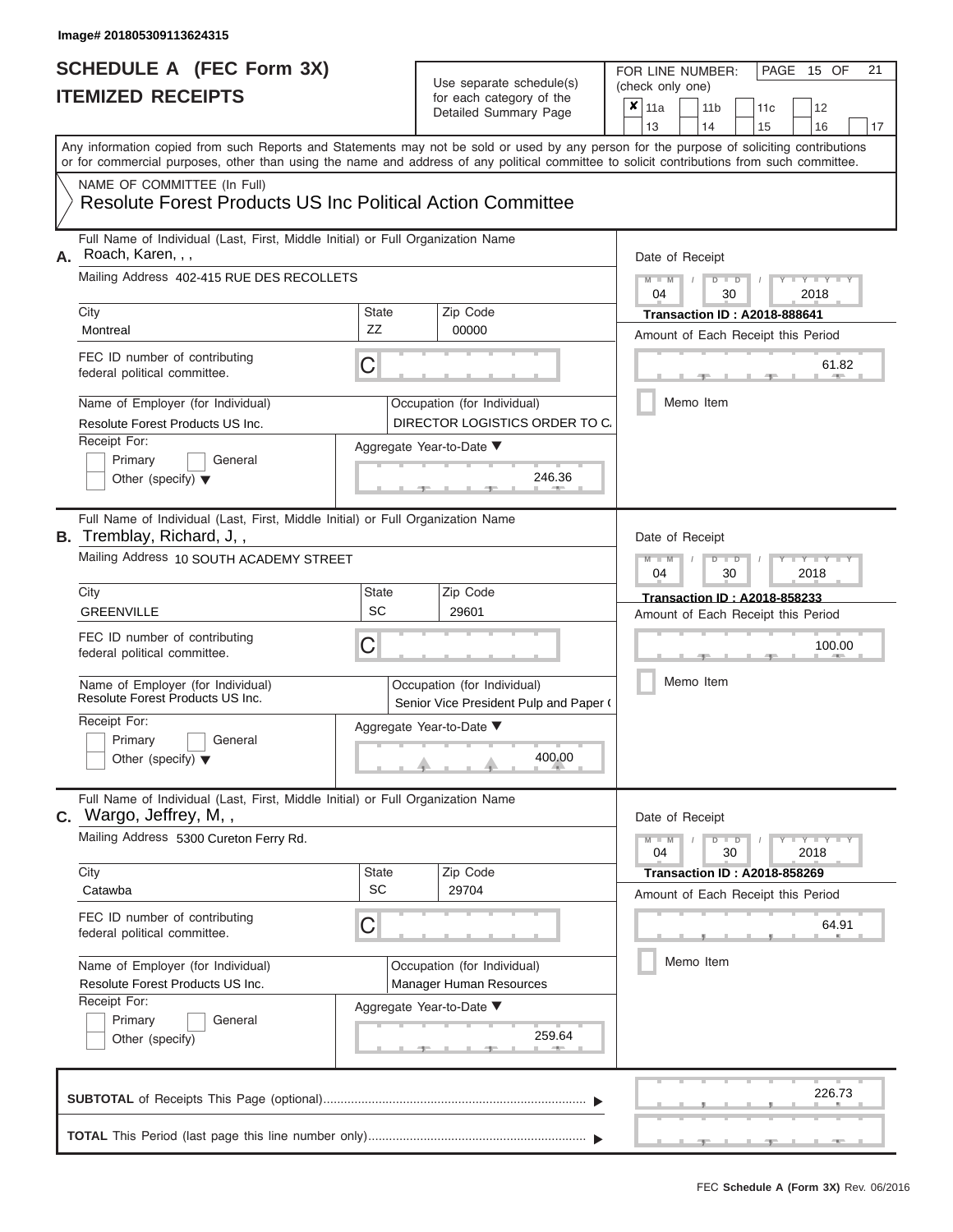## **SCHEDULE A (FEC Form 3X)**

#### Use separate schedule(s)

| SCHEDULE A (FEC Form 3X)<br><b>ITEMIZED RECEIPTS</b>                                                                                       |                                                                                 | Use separate schedule(s)<br>for each category of the<br>Detailed Summary Page | 21<br>FOR LINE NUMBER:<br>PAGE<br>16 OF<br>(check only one)<br>$\boldsymbol{x}$  <br>11a<br>11 <sub>b</sub><br>12<br>11c |  |  |  |  |  |  |
|--------------------------------------------------------------------------------------------------------------------------------------------|---------------------------------------------------------------------------------|-------------------------------------------------------------------------------|--------------------------------------------------------------------------------------------------------------------------|--|--|--|--|--|--|
| Any information copied from such Reports and Statements may not be sold or used by any person for the purpose of soliciting contributions  |                                                                                 |                                                                               | 13<br>14<br>15<br>16<br>17                                                                                               |  |  |  |  |  |  |
| or for commercial purposes, other than using the name and address of any political committee to solicit contributions from such committee. |                                                                                 |                                                                               |                                                                                                                          |  |  |  |  |  |  |
| NAME OF COMMITTEE (In Full)<br><b>Resolute Forest Products US Inc Political Action Committee</b>                                           |                                                                                 |                                                                               |                                                                                                                          |  |  |  |  |  |  |
| Welker, Arthur, F,,<br>А.                                                                                                                  | Full Name of Individual (Last, First, Middle Initial) or Full Organization Name |                                                                               |                                                                                                                          |  |  |  |  |  |  |
| Mailing Address 3650 Curtis Street                                                                                                         |                                                                                 |                                                                               | $M - M$<br>$D$ $D$<br>$Y - Y - I$<br>$\sqrt{ }$<br>04<br>30<br>2018                                                      |  |  |  |  |  |  |
| City<br>Chester                                                                                                                            | State<br><b>VA</b>                                                              | Zip Code<br>23831                                                             | <b>Transaction ID: A2018-858266</b><br>Amount of Each Receipt this Period                                                |  |  |  |  |  |  |
| FEC ID number of contributing<br>federal political committee.                                                                              | С                                                                               |                                                                               | 54.28                                                                                                                    |  |  |  |  |  |  |
| Name of Employer (for Individual)<br>Resolute Forest Products US Inc.                                                                      |                                                                                 | Occupation (for Individual)<br>Leader Engineering Group                       | Memo Item                                                                                                                |  |  |  |  |  |  |
| Receipt For:                                                                                                                               |                                                                                 | Aggregate Year-to-Date ▼                                                      |                                                                                                                          |  |  |  |  |  |  |
| Primary<br>General<br>Other (specify) $\blacktriangledown$                                                                                 |                                                                                 | 217.12                                                                        |                                                                                                                          |  |  |  |  |  |  |
| B. Wickens, Gregory, L,,                                                                                                                   | Full Name of Individual (Last, First, Middle Initial) or Full Organization Name |                                                                               |                                                                                                                          |  |  |  |  |  |  |
| Mailing Address 2434 Doug Barnard Pkwy                                                                                                     |                                                                                 |                                                                               | $M - M$<br>$D$ $\Box$ $D$<br>Y TYT<br>2018<br>04<br>30                                                                   |  |  |  |  |  |  |
| City                                                                                                                                       | State<br>GA                                                                     | Zip Code<br>30906                                                             | Transaction ID: A2018-858265                                                                                             |  |  |  |  |  |  |
| August<br>FEC ID number of contributing<br>federal political committee.                                                                    | С                                                                               |                                                                               | Amount of Each Receipt this Period<br>71.77                                                                              |  |  |  |  |  |  |
| Name of Employer (for Individual)<br>Resolute Forest Products US Inc.                                                                      |                                                                                 | Occupation (for Individual)<br><b>Manager Production</b>                      | Memo Item                                                                                                                |  |  |  |  |  |  |
| Receipt For:                                                                                                                               |                                                                                 | Aggregate Year-to-Date ▼                                                      |                                                                                                                          |  |  |  |  |  |  |
| Primary<br>General<br>Other (specify) $\blacktriangledown$                                                                                 |                                                                                 | 287.08                                                                        |                                                                                                                          |  |  |  |  |  |  |
| Full Name of Individual (Last, First, Middle Initial) or Full Organization Name<br>C. Wilding, Eugene, S,,                                 | Date of Receipt                                                                 |                                                                               |                                                                                                                          |  |  |  |  |  |  |
| Mailing Address 2434 Doug Barnard Pkwy                                                                                                     |                                                                                 |                                                                               | $M - M$<br>$D$ $D$<br>$T - Y = Y$<br>04<br>30<br>2018                                                                    |  |  |  |  |  |  |
| City<br>August                                                                                                                             | State<br>GA                                                                     | Zip Code<br>30906                                                             | <b>Transaction ID: A2018-858264</b><br>Amount of Each Receipt this Period                                                |  |  |  |  |  |  |
| FEC ID number of contributing<br>federal political committee.                                                                              | С                                                                               |                                                                               | 66.00                                                                                                                    |  |  |  |  |  |  |
| Name of Employer (for Individual)<br>Resolute Forest Products US Inc.                                                                      |                                                                                 | Occupation (for Individual)<br>Manager Human Resources                        | Memo Item                                                                                                                |  |  |  |  |  |  |
| Receipt For:<br>Primary<br>General<br>Other (specify)                                                                                      |                                                                                 | Aggregate Year-to-Date ▼<br>264.00                                            |                                                                                                                          |  |  |  |  |  |  |
|                                                                                                                                            |                                                                                 |                                                                               | 192.05                                                                                                                   |  |  |  |  |  |  |
|                                                                                                                                            |                                                                                 |                                                                               |                                                                                                                          |  |  |  |  |  |  |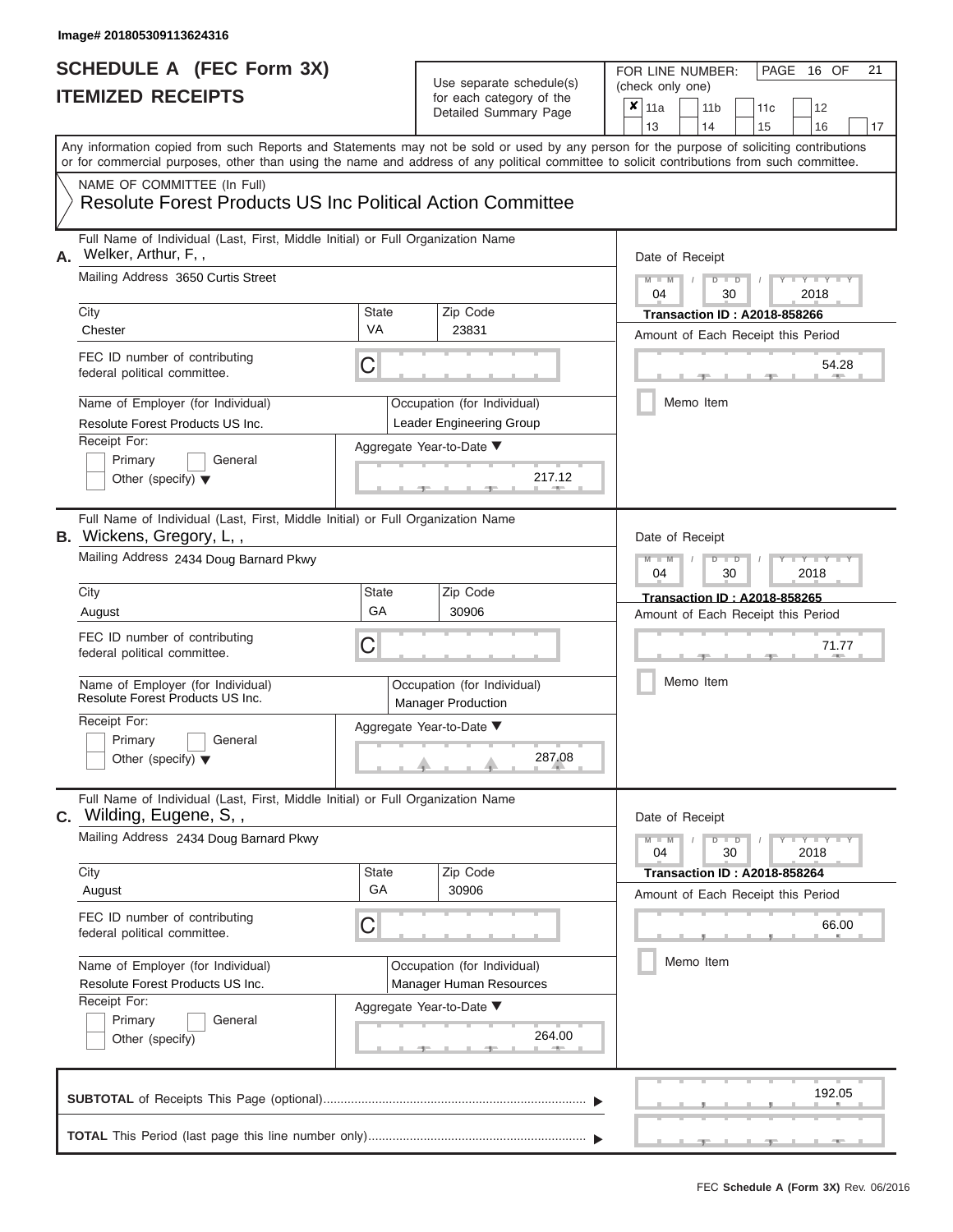## **SCHEDULE A (FEC Form 3X)**

### Use separate schedule(s)

| SCHEDULE A (FEC Form 3X)<br><b>ITEMIZED RECEIPTS</b>                                                                                                                                                                                                                                                                   |                                                                                 | Use separate schedule(s)<br>for each category of the<br>Detailed Summary Page | 21<br>FOR LINE NUMBER:<br>PAGE 17 OF<br>(check only one)<br>×<br>11a<br>11 <sub>b</sub><br>12<br>11 <sub>c</sub><br>13<br>14<br>15<br>16<br>17 |  |  |  |  |  |  |
|------------------------------------------------------------------------------------------------------------------------------------------------------------------------------------------------------------------------------------------------------------------------------------------------------------------------|---------------------------------------------------------------------------------|-------------------------------------------------------------------------------|------------------------------------------------------------------------------------------------------------------------------------------------|--|--|--|--|--|--|
| Any information copied from such Reports and Statements may not be sold or used by any person for the purpose of soliciting contributions<br>or for commercial purposes, other than using the name and address of any political committee to solicit contributions from such committee.<br>NAME OF COMMITTEE (In Full) |                                                                                 |                                                                               |                                                                                                                                                |  |  |  |  |  |  |
| <b>Resolute Forest Products US Inc Political Action Committee</b>                                                                                                                                                                                                                                                      |                                                                                 |                                                                               |                                                                                                                                                |  |  |  |  |  |  |
| Full Name of Individual (Last, First, Middle Initial) or Full Organization Name<br>Wilmoth, Brian, M,,<br>А.<br>Mailing Address 5300 Cureton Ferry Rd.                                                                                                                                                                 |                                                                                 |                                                                               | Date of Receipt<br>$M$ – $M$ /<br>$D$ $D$<br>Y TY T                                                                                            |  |  |  |  |  |  |
| City<br>Catawba                                                                                                                                                                                                                                                                                                        | State<br>SC                                                                     | Zip Code<br>29704                                                             | 04<br>30<br>2018<br><b>Transaction ID: A2018-858277</b>                                                                                        |  |  |  |  |  |  |
| FEC ID number of contributing<br>federal political committee.                                                                                                                                                                                                                                                          | С                                                                               |                                                                               | Amount of Each Receipt this Period<br>150.37<br><b>AND IN</b>                                                                                  |  |  |  |  |  |  |
| Name of Employer (for Individual)<br>Resolute Forest Products US Inc.                                                                                                                                                                                                                                                  |                                                                                 | Occupation (for Individual)<br><b>Manager Operations</b>                      | Memo Item                                                                                                                                      |  |  |  |  |  |  |
| Receipt For:<br>Primary<br>General<br>Other (specify) $\blacktriangledown$                                                                                                                                                                                                                                             |                                                                                 | Aggregate Year-to-Date ▼<br>601.48                                            |                                                                                                                                                |  |  |  |  |  |  |
| <b>B.</b> Wise, Robert, S,,<br>Mailing Address 1000 PAPERMILL ROAD                                                                                                                                                                                                                                                     | Full Name of Individual (Last, First, Middle Initial) or Full Organization Name |                                                                               |                                                                                                                                                |  |  |  |  |  |  |
| City<br><b>GRENADA</b>                                                                                                                                                                                                                                                                                                 | State<br><b>MS</b>                                                              | Zip Code<br>38901                                                             | 04<br>30<br>2018<br><b>Transaction ID: A2018-858247</b><br>Amount of Each Receipt this Period                                                  |  |  |  |  |  |  |
| FEC ID number of contributing<br>federal political committee.                                                                                                                                                                                                                                                          | С                                                                               |                                                                               | 83.25                                                                                                                                          |  |  |  |  |  |  |
| Name of Employer (for Individual)<br>Resolute Forest Products US Inc.                                                                                                                                                                                                                                                  |                                                                                 | Occupation (for Individual)<br>General Manager                                | Memo Item                                                                                                                                      |  |  |  |  |  |  |
| Receipt For:<br>Primary<br>General                                                                                                                                                                                                                                                                                     |                                                                                 | Aggregate Year-to-Date ▼                                                      |                                                                                                                                                |  |  |  |  |  |  |
| Other (specify) $\blacktriangledown$                                                                                                                                                                                                                                                                                   |                                                                                 | 333.03                                                                        |                                                                                                                                                |  |  |  |  |  |  |
| Yawn, William, G,,<br>C.                                                                                                                                                                                                                                                                                               | Full Name of Individual (Last, First, Middle Initial) or Full Organization Name |                                                                               |                                                                                                                                                |  |  |  |  |  |  |
| Mailing Address 10 SOUTH ACADEMY STREET                                                                                                                                                                                                                                                                                |                                                                                 |                                                                               | $M - M$<br>$D$ $D$<br>$T - Y - T - Y - T - Y$<br>04<br>30<br>2018                                                                              |  |  |  |  |  |  |
| City<br><b>GREENVILLE</b>                                                                                                                                                                                                                                                                                              | State<br><b>SC</b>                                                              | Zip Code<br>29601                                                             | <b>Transaction ID: A2018-858235</b><br>Amount of Each Receipt this Period                                                                      |  |  |  |  |  |  |
| FEC ID number of contributing<br>federal political committee.                                                                                                                                                                                                                                                          | С                                                                               |                                                                               | 56.44                                                                                                                                          |  |  |  |  |  |  |
| Name of Employer (for Individual)<br>Resolute Forest Products US Inc.                                                                                                                                                                                                                                                  |                                                                                 | Occupation (for Individual)<br>Manager Energy Procurement                     | Memo Item                                                                                                                                      |  |  |  |  |  |  |
| Receipt For:<br>Primary<br>General<br>Other (specify)                                                                                                                                                                                                                                                                  |                                                                                 | Aggregate Year-to-Date ▼<br>225.76                                            |                                                                                                                                                |  |  |  |  |  |  |
|                                                                                                                                                                                                                                                                                                                        |                                                                                 |                                                                               | 290.06                                                                                                                                         |  |  |  |  |  |  |
|                                                                                                                                                                                                                                                                                                                        |                                                                                 |                                                                               | 2466.20<br>$-1$                                                                                                                                |  |  |  |  |  |  |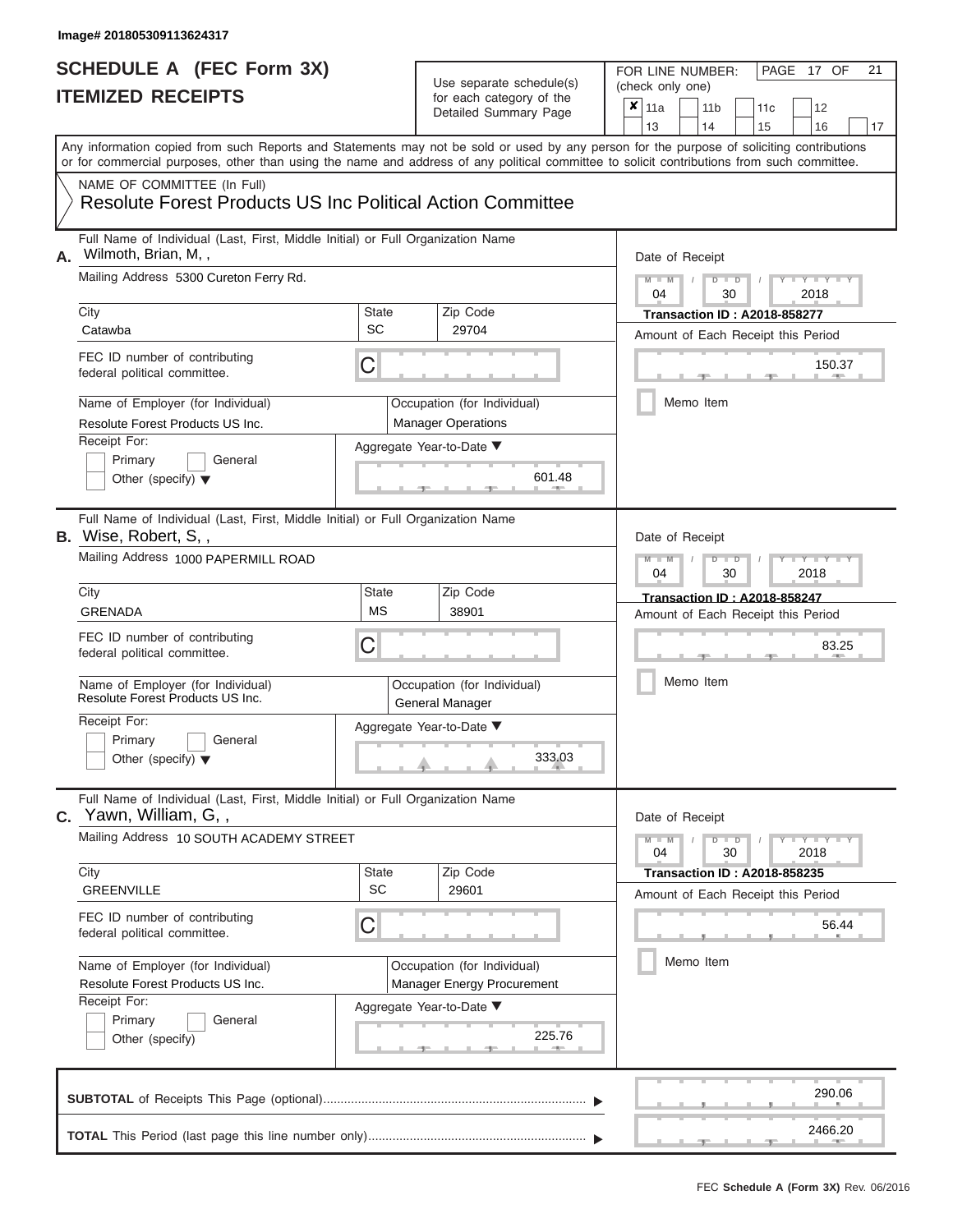| <b>SCHEDULE B (FEC Form 3X)</b>                                                                     |                                                                                                                                                                                                                                                                                         |                                                                                                                                                      |                                                                               |     |                          |                                            | PAGE 18 OF<br>21<br>FOR LINE NUMBER:                                          |                                                                                                                          |  |                                         |  |                       |  |
|-----------------------------------------------------------------------------------------------------|-----------------------------------------------------------------------------------------------------------------------------------------------------------------------------------------------------------------------------------------------------------------------------------------|------------------------------------------------------------------------------------------------------------------------------------------------------|-------------------------------------------------------------------------------|-----|--------------------------|--------------------------------------------|-------------------------------------------------------------------------------|--------------------------------------------------------------------------------------------------------------------------|--|-----------------------------------------|--|-----------------------|--|
|                                                                                                     | <b>ITEMIZED DISBURSEMENTS</b>                                                                                                                                                                                                                                                           |                                                                                                                                                      | Use separate schedule(s)<br>for each category of the<br>Detailed Summary Page |     |                          | (check only one)<br>21 <sub>b</sub><br>28a | 22<br>28 <sub>b</sub>                                                         | 23<br>x<br>28 <sub>c</sub>                                                                                               |  | 26<br>29                                |  | 27<br>30 <sub>b</sub> |  |
|                                                                                                     | Any information copied from such Reports and Statements may not be sold or used by any person for the purpose of soliciting contributions<br>or for commercial purposes, other than using the name and address of any political committee to solicit contributions from such committee. |                                                                                                                                                      |                                                                               |     |                          |                                            |                                                                               |                                                                                                                          |  |                                         |  |                       |  |
|                                                                                                     | NAME OF COMMITTEE (In Full)                                                                                                                                                                                                                                                             |                                                                                                                                                      |                                                                               |     |                          |                                            |                                                                               |                                                                                                                          |  |                                         |  |                       |  |
|                                                                                                     | <b>Resolute Forest Products US Inc Political Action Committee</b>                                                                                                                                                                                                                       |                                                                                                                                                      |                                                                               |     |                          |                                            |                                                                               |                                                                                                                          |  |                                         |  |                       |  |
| Full Name (Last, First, Middle Initial)<br>Date of Disbursement<br>A. American Forest and Paper PAC |                                                                                                                                                                                                                                                                                         |                                                                                                                                                      |                                                                               |     |                          |                                            |                                                                               |                                                                                                                          |  |                                         |  |                       |  |
|                                                                                                     | Mailing Address 1101 K Street NW Suite 700                                                                                                                                                                                                                                              |                                                                                                                                                      |                                                                               |     |                          |                                            | $T - Y = T - Y = T - Y$<br>$D$ $D$<br>2018<br>04<br>03                        |                                                                                                                          |  |                                         |  |                       |  |
|                                                                                                     | City<br>Washington                                                                                                                                                                                                                                                                      | State<br>DC                                                                                                                                          | Zip Code<br>20005                                                             |     |                          |                                            |                                                                               |                                                                                                                          |  | <b>FEC Identification Number</b>        |  |                       |  |
|                                                                                                     | Purpose of Disbursement<br>Contribution                                                                                                                                                                                                                                                 |                                                                                                                                                      |                                                                               |     | 011                      |                                            | С<br>C00029348                                                                |                                                                                                                          |  |                                         |  |                       |  |
|                                                                                                     | Candidate Name                                                                                                                                                                                                                                                                          |                                                                                                                                                      |                                                                               |     | Category/<br><b>Type</b> |                                            | Transaction ID: B683924<br>Amount of Each Disbursement this Period<br>2000.00 |                                                                                                                          |  |                                         |  |                       |  |
|                                                                                                     | Office Sought:<br>House<br>Senate<br>President                                                                                                                                                                                                                                          | Disbursement For: 2018<br>Primary                                                                                                                    | General                                                                       |     |                          |                                            |                                                                               |                                                                                                                          |  |                                         |  |                       |  |
|                                                                                                     | x<br>State:<br>District:                                                                                                                                                                                                                                                                | Other (specify) $\blacktriangledown$                                                                                                                 | Not Applicable                                                                |     |                          |                                            | Memo Item                                                                     |                                                                                                                          |  |                                         |  |                       |  |
|                                                                                                     | Full Name (Last, First, Middle Initial)<br>B. Georgians for Isakson                                                                                                                                                                                                                     |                                                                                                                                                      |                                                                               |     |                          |                                            | Date of Disbursement                                                          |                                                                                                                          |  |                                         |  |                       |  |
|                                                                                                     | Mailing Address 1111 19th Street NW Suite 1100                                                                                                                                                                                                                                          |                                                                                                                                                      |                                                                               |     |                          |                                            |                                                                               | $-Y - Y - I - Y$<br>M<br>$-M$<br>$\overline{D}$<br>$\Box$<br>2018<br>04<br>12                                            |  |                                         |  |                       |  |
|                                                                                                     | City<br>Washington                                                                                                                                                                                                                                                                      | <b>State</b><br>DC                                                                                                                                   | Zip Code<br>20036                                                             |     |                          |                                            | <b>FEC Identification Number</b>                                              |                                                                                                                          |  |                                         |  |                       |  |
|                                                                                                     | Purpose of Disbursement<br>Contribution                                                                                                                                                                                                                                                 | 011                                                                                                                                                  |                                                                               |     |                          |                                            | С<br>C00384693<br>Transaction ID: B684540                                     |                                                                                                                          |  |                                         |  |                       |  |
|                                                                                                     | Candidate Name<br>Isakson, Johnny, , ,                                                                                                                                                                                                                                                  |                                                                                                                                                      |                                                                               |     | Category/<br><b>Type</b> |                                            |                                                                               |                                                                                                                          |  | Amount of Each Disbursement this Period |  |                       |  |
|                                                                                                     | Office Sought:<br>House                                                                                                                                                                                                                                                                 | Disbursement For: 2022                                                                                                                               |                                                                               |     |                          |                                            | 1000.00                                                                       |                                                                                                                          |  |                                         |  |                       |  |
|                                                                                                     | Senate<br>x<br>$\mathbf{x}$                                                                                                                                                                                                                                                             | Primary                                                                                                                                              | General                                                                       |     |                          |                                            |                                                                               |                                                                                                                          |  |                                         |  |                       |  |
|                                                                                                     | President<br>State:<br>GА<br>District:                                                                                                                                                                                                                                                  | Other (specify)                                                                                                                                      |                                                                               |     |                          |                                            | Memo Item                                                                     |                                                                                                                          |  |                                         |  |                       |  |
|                                                                                                     | Full Name (Last, First, Middle Initial)<br>C. American Forest and Paper PAC                                                                                                                                                                                                             |                                                                                                                                                      |                                                                               |     |                          |                                            | Date of Disbursement                                                          |                                                                                                                          |  |                                         |  |                       |  |
|                                                                                                     | Mailing Address 1101 K Street NW Suite 700                                                                                                                                                                                                                                              |                                                                                                                                                      |                                                                               |     |                          |                                            |                                                                               | $\mathbf{I}$ $\mathbf{Y}$ $\mathbf{I}$ $\mathbf{Y}$ $\mathbf{I}$ $\mathbf{Y}$<br>$\Box$<br>$-M$<br>D<br>04<br>20<br>2018 |  |                                         |  |                       |  |
|                                                                                                     | City<br>Washington                                                                                                                                                                                                                                                                      | State<br>DC                                                                                                                                          | Zip Code<br>20005                                                             |     |                          |                                            | <b>FEC Identification Number</b>                                              |                                                                                                                          |  |                                         |  |                       |  |
|                                                                                                     | Purpose of Disbursement<br>Contribution                                                                                                                                                                                                                                                 |                                                                                                                                                      |                                                                               | 011 |                          | С<br>C00029348<br>Transaction ID: B685298  |                                                                               |                                                                                                                          |  |                                         |  |                       |  |
|                                                                                                     | Candidate Name                                                                                                                                                                                                                                                                          | Category/<br><b>Type</b>                                                                                                                             |                                                                               |     |                          |                                            | Amount of Each Disbursement this Period                                       |                                                                                                                          |  |                                         |  |                       |  |
|                                                                                                     | Office Sought:<br>House<br>Senate                                                                                                                                                                                                                                                       | Disbursement For: 2018<br>Primary<br>General<br>President<br>Other (specify) $\blacktriangledown$<br>$\boldsymbol{x}$<br>District:<br>Not Applicable |                                                                               |     |                          |                                            | 3000.00                                                                       |                                                                                                                          |  |                                         |  |                       |  |
|                                                                                                     | State:                                                                                                                                                                                                                                                                                  |                                                                                                                                                      |                                                                               |     |                          |                                            | Memo Item                                                                     |                                                                                                                          |  |                                         |  |                       |  |
|                                                                                                     |                                                                                                                                                                                                                                                                                         |                                                                                                                                                      |                                                                               |     |                          |                                            |                                                                               |                                                                                                                          |  |                                         |  | 6000.00               |  |
|                                                                                                     |                                                                                                                                                                                                                                                                                         |                                                                                                                                                      |                                                                               |     |                          |                                            |                                                                               |                                                                                                                          |  |                                         |  |                       |  |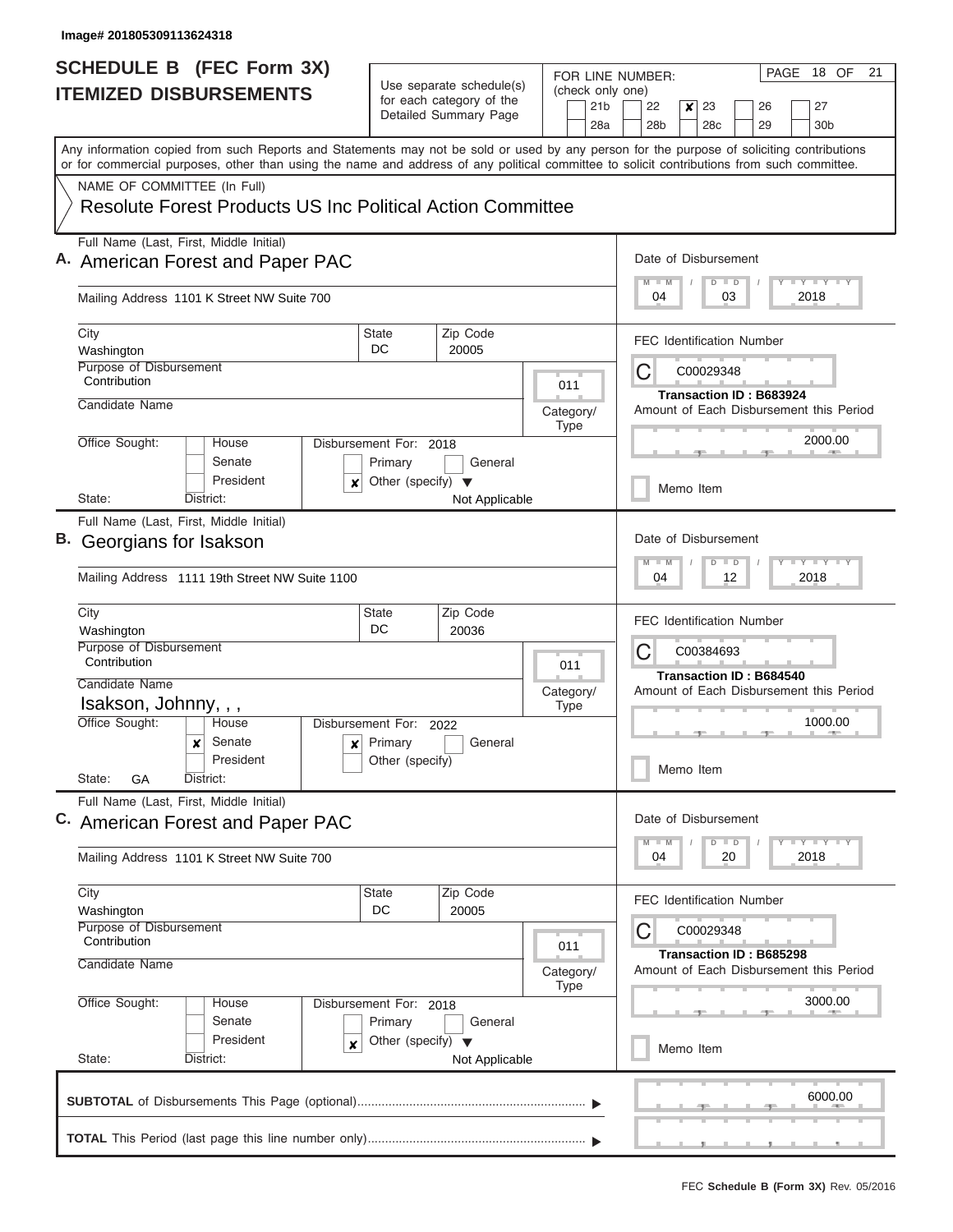| SCHEDULE B (FEC Form 3X)                                                                                                                                                                                                                                                                |                                         |                                                                               |           |                                | PAGE<br>19 OF<br>21<br>FOR LINE NUMBER:                                                                                 |  |  |  |  |  |
|-----------------------------------------------------------------------------------------------------------------------------------------------------------------------------------------------------------------------------------------------------------------------------------------|-----------------------------------------|-------------------------------------------------------------------------------|-----------|--------------------------------|-------------------------------------------------------------------------------------------------------------------------|--|--|--|--|--|
| <b>ITEMIZED DISBURSEMENTS</b>                                                                                                                                                                                                                                                           |                                         | Use separate schedule(s)<br>for each category of the<br>Detailed Summary Page |           | (check only one)<br>21b<br>28a | 22<br>23<br>27<br>x<br>26<br>28b<br>28c<br>29<br>30 <sub>b</sub>                                                        |  |  |  |  |  |
| Any information copied from such Reports and Statements may not be sold or used by any person for the purpose of soliciting contributions<br>or for commercial purposes, other than using the name and address of any political committee to solicit contributions from such committee. |                                         |                                                                               |           |                                |                                                                                                                         |  |  |  |  |  |
| NAME OF COMMITTEE (In Full)<br><b>Resolute Forest Products US Inc Political Action Committee</b>                                                                                                                                                                                        |                                         |                                                                               |           |                                |                                                                                                                         |  |  |  |  |  |
| Full Name (Last, First, Middle Initial)<br>A. Capito for West Virginia                                                                                                                                                                                                                  |                                         |                                                                               |           |                                |                                                                                                                         |  |  |  |  |  |
| Mailing Address 1006 Pendleton Street                                                                                                                                                                                                                                                   |                                         |                                                                               |           |                                | 2018<br>04<br>20                                                                                                        |  |  |  |  |  |
| City<br>Alexandria                                                                                                                                                                                                                                                                      | <b>State</b><br><b>VA</b>               | Zip Code<br>22314                                                             |           |                                | <b>FEC Identification Number</b>                                                                                        |  |  |  |  |  |
| Purpose of Disbursement<br>Contribution                                                                                                                                                                                                                                                 |                                         |                                                                               | 011       |                                | С<br>C00539825<br>Transaction ID: B685296                                                                               |  |  |  |  |  |
| Candidate Name                                                                                                                                                                                                                                                                          |                                         |                                                                               | Category/ |                                | Amount of Each Disbursement this Period                                                                                 |  |  |  |  |  |
| Capito, Shelley Moore, , ,<br>Office Sought:<br>House<br>Senate<br>x<br>×                                                                                                                                                                                                               | Disbursement For: 2020<br>Primary       | General                                                                       | Type      |                                | 1000.00                                                                                                                 |  |  |  |  |  |
| President<br>State:<br><b>WV</b><br>District:                                                                                                                                                                                                                                           | Other (specify) $\blacktriangledown$    |                                                                               |           |                                | Memo Item                                                                                                               |  |  |  |  |  |
| Full Name (Last, First, Middle Initial)<br>B. Portman for Senate Committee<br>Mailing Address 1111 19th Street NW Suite 1100                                                                                                                                                            |                                         |                                                                               |           |                                | Date of Disbursement<br>$-1$ $-1$ $-1$ $-1$ $-1$<br>$M - M$<br>$D$ $D$<br>2018<br>04<br>20                              |  |  |  |  |  |
| City                                                                                                                                                                                                                                                                                    | Zip Code<br><b>State</b>                |                                                                               |           |                                |                                                                                                                         |  |  |  |  |  |
| Washington<br>Purpose of Disbursement<br>Contribution                                                                                                                                                                                                                                   | DC<br>20036                             |                                                                               |           |                                |                                                                                                                         |  |  |  |  |  |
| Candidate Name<br>Portman, Rob, , ,                                                                                                                                                                                                                                                     |                                         | 011<br>Category/<br><b>Type</b><br>Disbursement For: 2022<br>General          |           |                                | Transaction ID: B685295<br>Amount of Each Disbursement this Period                                                      |  |  |  |  |  |
| Office Sought:<br>House<br>Senate<br>$\boldsymbol{x}$                                                                                                                                                                                                                                   | $x$ Primary                             |                                                                               |           |                                | 1000.00                                                                                                                 |  |  |  |  |  |
| President<br>State:<br>OH<br>District:                                                                                                                                                                                                                                                  | Other (specify)                         |                                                                               |           |                                | Memo Item                                                                                                               |  |  |  |  |  |
| Full Name (Last, First, Middle Initial)<br>C. Team Graham Inc.                                                                                                                                                                                                                          |                                         |                                                                               |           |                                | Date of Disbursement                                                                                                    |  |  |  |  |  |
| Mailing Address PO Box 1801                                                                                                                                                                                                                                                             |                                         |                                                                               |           |                                | $\mathbf{I}$ $\mathbf{Y}$ $\mathbf{I}$ $\mathbf{Y}$ $\mathbf{I}$ $\mathbf{Y}$<br>$M - M$<br>$D$ $D$<br>04<br>20<br>2018 |  |  |  |  |  |
| City<br>Columbia<br>Purpose of Disbursement                                                                                                                                                                                                                                             | Zip Code<br><b>State</b><br>SC<br>29202 |                                                                               |           |                                |                                                                                                                         |  |  |  |  |  |
| Contribution<br>Candidate Name                                                                                                                                                                                                                                                          | 011<br>Category/                        |                                                                               |           |                                |                                                                                                                         |  |  |  |  |  |
| Graham, Lindsey, O,,<br><b>Type</b><br>Office Sought:<br>House<br>Disbursement For: 2020<br>Senate<br>Primary<br>General<br>×<br>x<br>President<br>Other (specify) $\blacktriangledown$                                                                                                 |                                         |                                                                               |           |                                | 1000.00                                                                                                                 |  |  |  |  |  |
| State:<br>SC<br>District:                                                                                                                                                                                                                                                               |                                         |                                                                               |           |                                | Memo Item                                                                                                               |  |  |  |  |  |
|                                                                                                                                                                                                                                                                                         |                                         |                                                                               |           |                                | 3000.00                                                                                                                 |  |  |  |  |  |
|                                                                                                                                                                                                                                                                                         |                                         |                                                                               |           |                                |                                                                                                                         |  |  |  |  |  |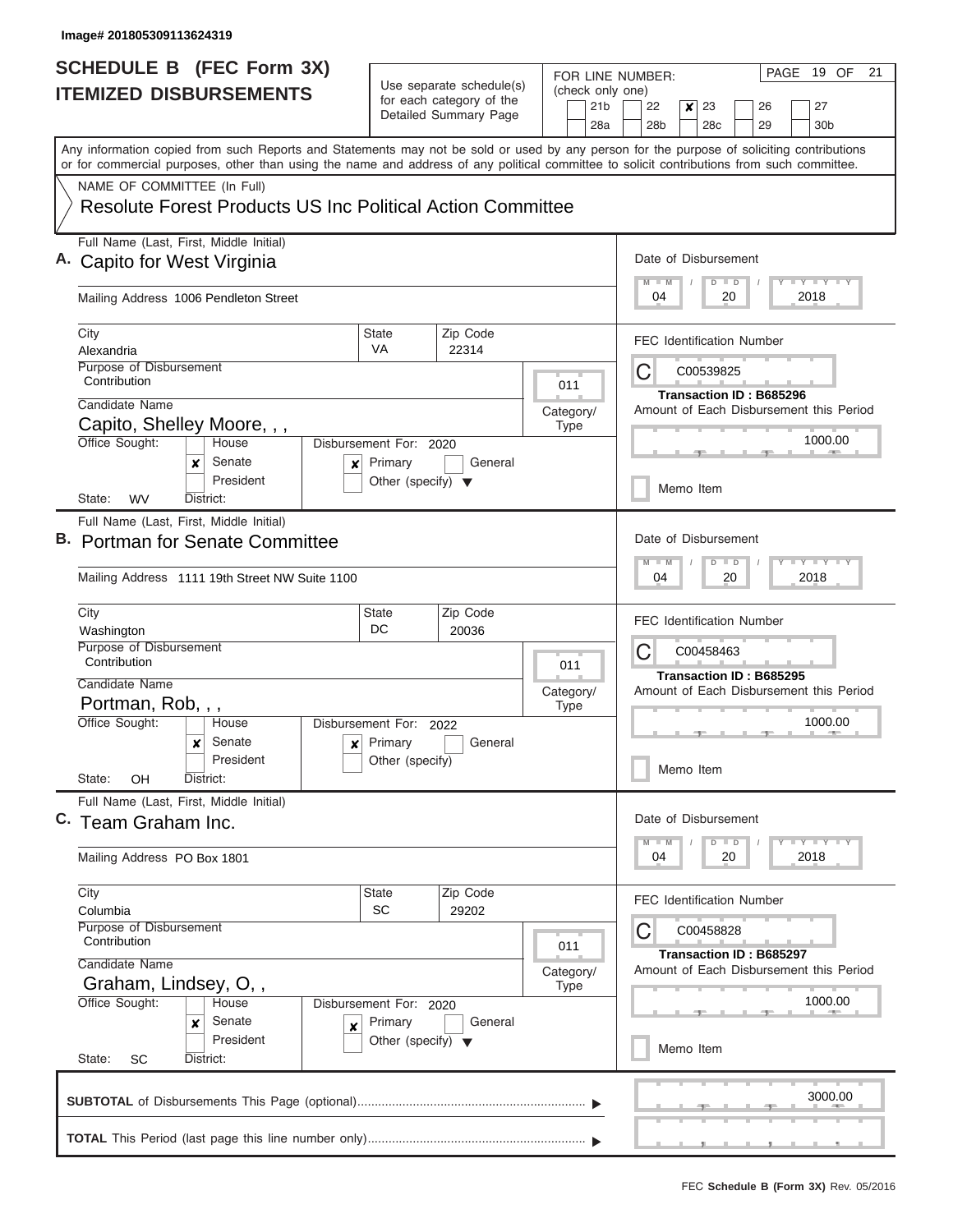|                               | <b>SCHEDULE B (FEC Form 3X)</b>                                                                                                                                                                                                                                                         |                                                       |                       |                      |                                  |                        | PAGE 20 OF<br>21<br>FOR LINE NUMBER:                                  |  |  |  |  |  |  |
|-------------------------------|-----------------------------------------------------------------------------------------------------------------------------------------------------------------------------------------------------------------------------------------------------------------------------------------|-------------------------------------------------------|-----------------------|----------------------|----------------------------------|------------------------|-----------------------------------------------------------------------|--|--|--|--|--|--|
| <b>ITEMIZED DISBURSEMENTS</b> |                                                                                                                                                                                                                                                                                         | Use separate schedule(s)<br>for each category of the  |                       |                      |                                  | (check only one)       |                                                                       |  |  |  |  |  |  |
|                               |                                                                                                                                                                                                                                                                                         |                                                       | Detailed Summary Page |                      |                                  | 21 <sub>b</sub><br>28a | 22<br>23<br>27<br>$\boldsymbol{x}$<br>26<br>28b<br>28c<br>29<br>30b   |  |  |  |  |  |  |
|                               | Any information copied from such Reports and Statements may not be sold or used by any person for the purpose of soliciting contributions<br>or for commercial purposes, other than using the name and address of any political committee to solicit contributions from such committee. |                                                       |                       |                      |                                  |                        |                                                                       |  |  |  |  |  |  |
|                               | NAME OF COMMITTEE (In Full)                                                                                                                                                                                                                                                             |                                                       |                       |                      |                                  |                        |                                                                       |  |  |  |  |  |  |
|                               | Resolute Forest Products US Inc Political Action Committee                                                                                                                                                                                                                              |                                                       |                       |                      |                                  |                        |                                                                       |  |  |  |  |  |  |
|                               | Full Name (Last, First, Middle Initial)<br>A. Chuck Fleischmann for Congress Committee                                                                                                                                                                                                  |                                                       |                       | Date of Disbursement |                                  |                        |                                                                       |  |  |  |  |  |  |
|                               | Mailing Address 499 South Capitol St. SW Suite 420                                                                                                                                                                                                                                      |                                                       |                       |                      |                                  |                        | <b>LY LY LY</b><br>$D$ $D$<br>2018<br>04<br>30                        |  |  |  |  |  |  |
|                               | City                                                                                                                                                                                                                                                                                    | <b>State</b>                                          | Zip Code              |                      |                                  |                        | <b>FEC Identification Number</b>                                      |  |  |  |  |  |  |
|                               | Washington<br>Purpose of Disbursement                                                                                                                                                                                                                                                   | DC                                                    | 20003                 |                      |                                  |                        |                                                                       |  |  |  |  |  |  |
|                               | Contribution                                                                                                                                                                                                                                                                            |                                                       |                       |                      | 011                              |                        | С<br>C00461822                                                        |  |  |  |  |  |  |
|                               | Candidate Name                                                                                                                                                                                                                                                                          |                                                       |                       | Category/            |                                  |                        | Transaction ID: B685911<br>Amount of Each Disbursement this Period    |  |  |  |  |  |  |
|                               | Fleischmann, Chuck, , ,                                                                                                                                                                                                                                                                 |                                                       |                       |                      | <b>Type</b>                      |                        |                                                                       |  |  |  |  |  |  |
|                               | Office Sought:<br>House                                                                                                                                                                                                                                                                 | Disbursement For: 2018                                |                       |                      |                                  |                        | 1500.00                                                               |  |  |  |  |  |  |
|                               | Senate<br>×<br>President<br>TN<br>State:<br>District:<br>03                                                                                                                                                                                                                             | Primary<br>Other (specify) $\blacktriangledown$       | General               |                      |                                  |                        | Memo Item                                                             |  |  |  |  |  |  |
|                               | Full Name (Last, First, Middle Initial)                                                                                                                                                                                                                                                 |                                                       |                       |                      |                                  |                        |                                                                       |  |  |  |  |  |  |
|                               | B. Cindy Hyde-Smith for US Senate                                                                                                                                                                                                                                                       |                                                       |                       |                      |                                  |                        | Date of Disbursement<br>$T - Y$ $T - Y$ $T - Y$<br>$M - M$<br>$D$ $D$ |  |  |  |  |  |  |
|                               | Mailing Address 499 South Capitol St. SW Suite 420                                                                                                                                                                                                                                      |                                                       |                       |                      |                                  |                        | 04<br>30<br>2018                                                      |  |  |  |  |  |  |
|                               | City<br>Washington                                                                                                                                                                                                                                                                      | <b>State</b><br>DC                                    | Zip Code<br>20003     |                      |                                  |                        | <b>FEC Identification Number</b>                                      |  |  |  |  |  |  |
|                               | Purpose of Disbursement<br>Contribution                                                                                                                                                                                                                                                 |                                                       |                       |                      | 011                              |                        | С<br>C00675348<br>Transaction ID: B685912                             |  |  |  |  |  |  |
|                               | Candidate Name                                                                                                                                                                                                                                                                          |                                                       |                       | Category/            |                                  |                        | Amount of Each Disbursement this Period                               |  |  |  |  |  |  |
|                               | Hyde-Smith, Cindy, , ,                                                                                                                                                                                                                                                                  |                                                       |                       |                      | <b>Type</b>                      |                        |                                                                       |  |  |  |  |  |  |
|                               | Office Sought:<br>House<br>Senate                                                                                                                                                                                                                                                       | Disbursement For: 2018                                |                       |                      |                                  |                        | 1000.00                                                               |  |  |  |  |  |  |
|                               | x<br>President<br>×<br>State:<br>МS<br>District:                                                                                                                                                                                                                                        | Primary<br>Other (specify)                            | General               |                      |                                  |                        | Memo Item                                                             |  |  |  |  |  |  |
|                               | Full Name (Last, First, Middle Initial)                                                                                                                                                                                                                                                 |                                                       | Special               |                      |                                  |                        |                                                                       |  |  |  |  |  |  |
|                               | C. Georgians for Isakson                                                                                                                                                                                                                                                                |                                                       |                       |                      |                                  |                        | Date of Disbursement<br>$T - Y$ $T - Y$ $T - Y$<br>$D$ $D$<br>$-M$    |  |  |  |  |  |  |
|                               | Mailing Address 1111 19th Street NW Suite 1100                                                                                                                                                                                                                                          |                                                       |                       |                      |                                  |                        | 30<br>2018<br>04                                                      |  |  |  |  |  |  |
|                               | City<br>Washington                                                                                                                                                                                                                                                                      | State<br>DC                                           | Zip Code<br>20036     |                      | <b>FEC Identification Number</b> |                        |                                                                       |  |  |  |  |  |  |
|                               | Purpose of Disbursement<br>Contribution                                                                                                                                                                                                                                                 |                                                       |                       |                      | 011                              |                        | С<br>C00384693                                                        |  |  |  |  |  |  |
|                               | Candidate Name                                                                                                                                                                                                                                                                          | Category/                                             |                       |                      |                                  |                        | Transaction ID: B685913<br>Amount of Each Disbursement this Period    |  |  |  |  |  |  |
|                               | Isakson, Johnny, , ,                                                                                                                                                                                                                                                                    |                                                       |                       |                      | <b>Type</b>                      |                        |                                                                       |  |  |  |  |  |  |
|                               | Office Sought:<br>Senate<br>×<br>×                                                                                                                                                                                                                                                      | Disbursement For: 2022<br>House<br>Primary<br>General |                       |                      |                                  |                        | 500.00                                                                |  |  |  |  |  |  |
|                               | President<br>State:<br>District:<br>GA                                                                                                                                                                                                                                                  | Other (specify) $\blacktriangledown$                  |                       |                      |                                  |                        | Memo Item                                                             |  |  |  |  |  |  |
|                               |                                                                                                                                                                                                                                                                                         |                                                       |                       |                      |                                  |                        | 3000.00                                                               |  |  |  |  |  |  |